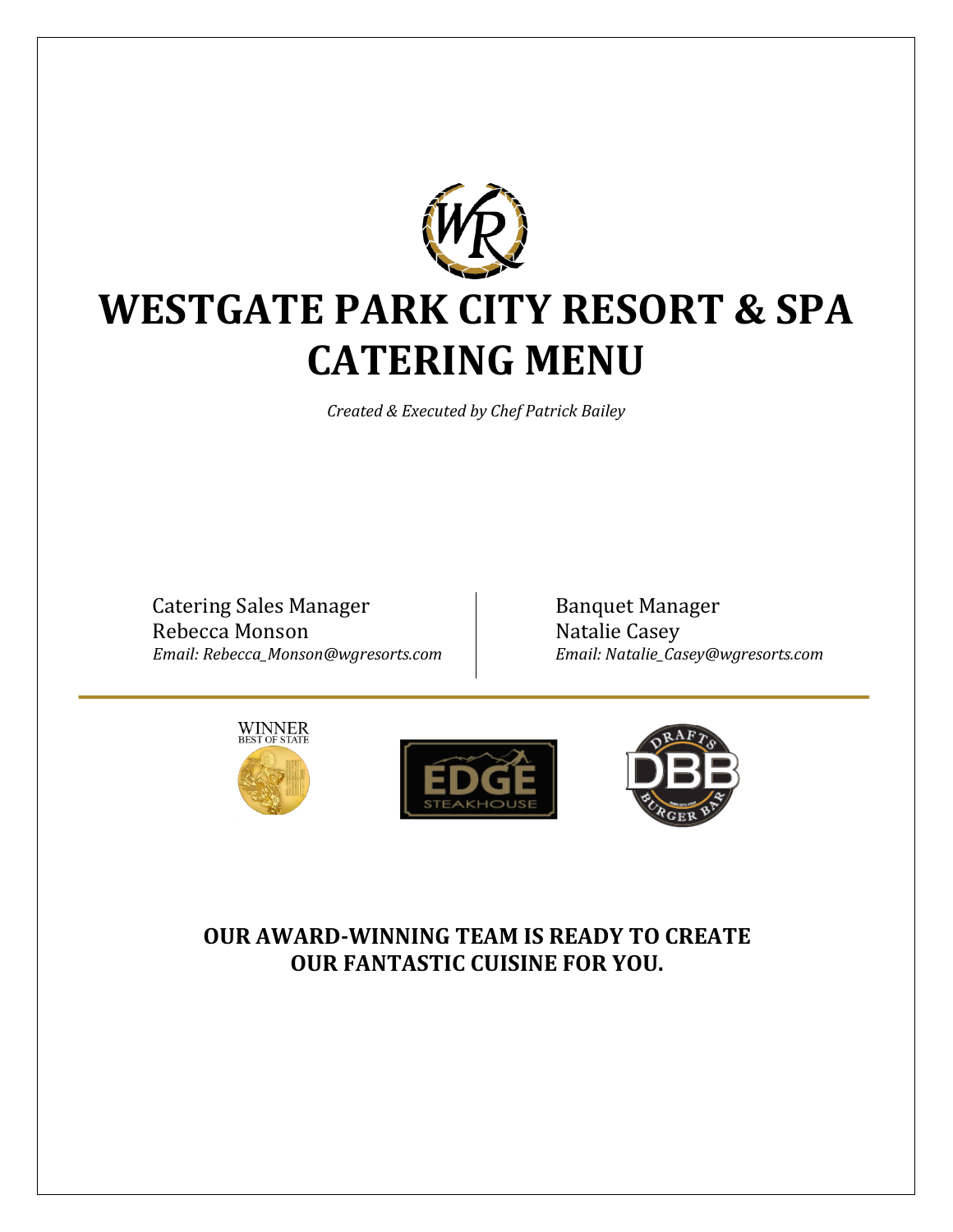

## **Table of Contents**

| Policies and Event Information                       | 3  |
|------------------------------------------------------|----|
| <b>Conference and Banquet Venues</b>                 | 4  |
| <b>Breakfast Buffets</b>                             | 5  |
| <b>Enhancements and Action Stations</b>              | 6  |
| <b>Continental Breakfast Buffet and Enhancements</b> | 7  |
| <b>Beverage Refreshments</b>                         | 8  |
| <b>Breaks</b>                                        | 9  |
| Lunch Buffets                                        | 11 |
| <b>Boxed Lunch</b>                                   | 14 |
| <b>Plated Lunches</b>                                | 15 |
| Reception Hors D'oeuvres                             | 16 |
| <b>Reception Artisan Displays</b>                    | 17 |
| Dinner Buffets                                       | 18 |
| <b>Carving and Action Stations</b>                   | 20 |
| <b>Plated Dinners</b>                                | 21 |
| The Westgate Signature by Edge Steakhouse            | 22 |
| <b>Bar Beverages</b>                                 | 23 |
|                                                      |    |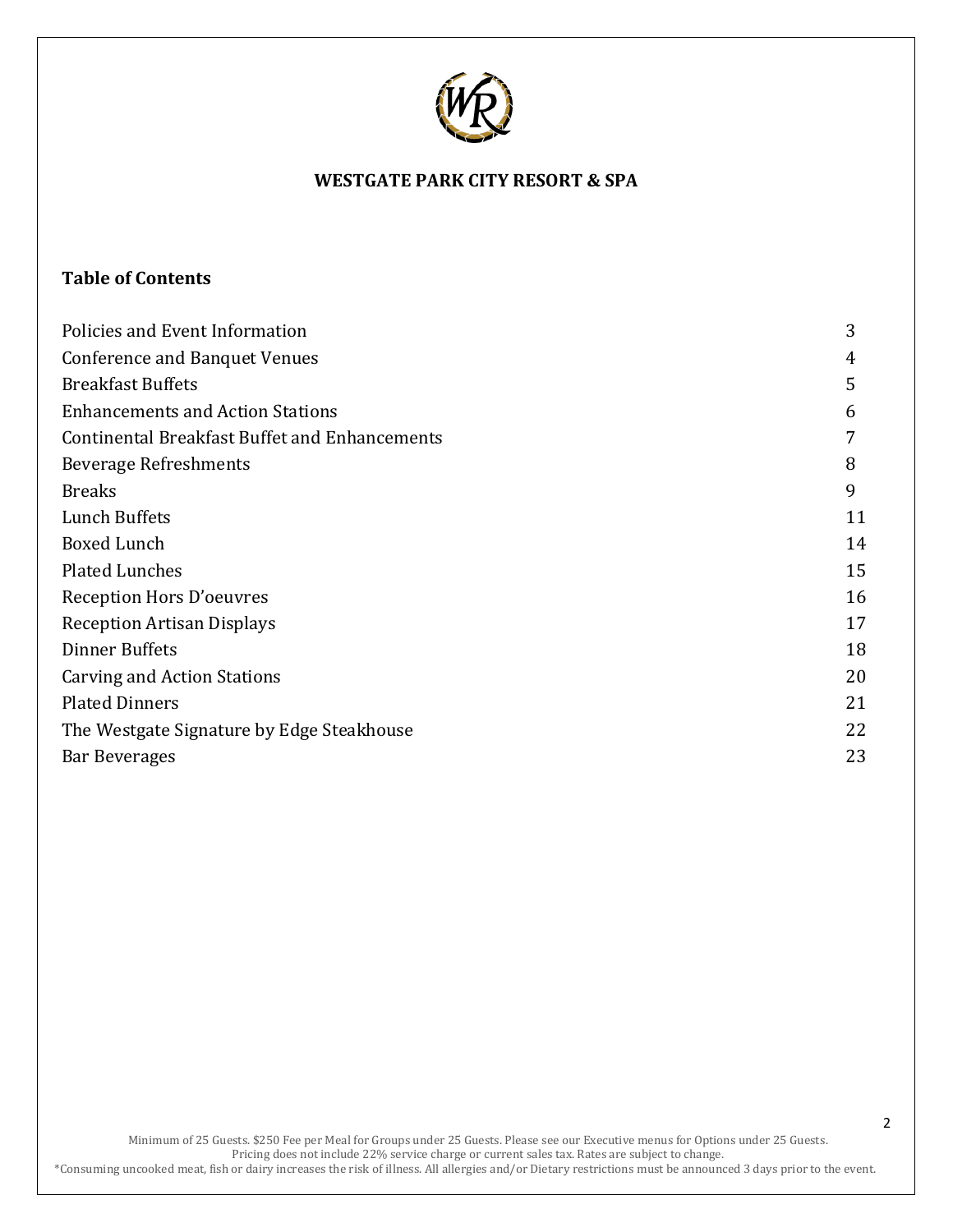

#### **POLICIES AND EVENT INFORMATION**

#### **Attendance Minimum**

Minimum of 25 Guests. \$250 fee per meal for Groups under 25 Guests. Please see our Executive menus for Options under 25 Guests.

#### **F&B Spend Minimum**

Westgate Park City Resort & Spa has a food and beverage minimum noted in your contract. If the minimum is not met the group will be charged the shortfall between the contracted minimum and the final guarantee plus tax and service charge.

#### **Attendance Guarantee**

A final guarantee is required 72 hours in advance of the function. This number may not be reduced. Should you be unable to provide a count, Westgate Park City Resort & Spa will refer to the originally contracted number. Final charges will be based upon the guaranteed count or actual attendance, whichever is greater.

#### **Pop Up Events**

To best accommodate events booked less than 72 hours prior to the event, the group will be charged an increase of 50% of the menu price.

#### **Food & Beverage Pricing & Service Times**

Due to market fluctuations, all prices are subject to change. Menu pricing is guaranteed no more than 60 days prior to the event. Outside food and beverage is prohibited in meeting space and venues. Westgate Park City Resort & Spa does not allow any event or banquet foods to be taken out of the event space, excluding boxed lunches. All meals are priced to accommodate a 60-minute service time. Breaks are priced to accommodate a 30-minute service time. Additional time for meals can be extended for \$5 per person. Buffets up to a 90-minute maximum and breaks up to a 45-minute maximum.

#### **Tax & Gratuity**

To ensure the superior service of Westgate Park City Resort & Spa, 22% gratuity will be added to all food, beverage. Current sales tax will apply. Taxes are subject to change.

#### **Event Space Rental**

Event space rental fees are determined upon original program details. Revisions from the original contract may necessitate a revision in room rental fees. To best accommodate all event and meeting needs the catering department reserves the right to reassign event and banquet space to best service and utilize all space according to the final guaranteed number of guests.

#### **Event Setup Flips/Day of Setup Changes**

In the event of room flips or day of setup changes there is a nonnegotiable \$500.00 fee per room. Due to these types of extensive requests there is a 2hr minimum timeframe needed to accommodate room flips. This can/ will impede the meeting schedule.

#### **Labor Charge**

\$75 chef fee for menus requiring a chef attendant. Guest to chef ratio will be determined based on the menu selection.

\$125 bar setup

\$25/ hour per bartender. 2-hour minimum (\$500 minimum spent) If on-site changes are requested, additional labor fees may be assessed.

#### **Event/Meeting Shipments**

Westgate Park City Resort & Spa will gladly receive the supplies necessary for any function. The shipment of such material will be accepted no sooner than 3 days prior to the function. A nominal handling fee of \$5.00 per box, up to 50 lbs will be charged to the final invoice. All shipments need to be addressed in the following manner to ensure delivery to your preferred location within the resort.

#### Westgate Resort

Group or Conference Name (Event Dates), Meeting Planner Name C/O Catering Sales Manager (F&B Dept) 3000 Canyons Resort Dr Park City, Ut 84098

#### **Signage and Banners**

Signs and banners are not permitted in the hotel lobby. To maintain appearances, the attachment of these items to function walls, floors, ceilings or curtains is also prohibited. Should these restrictions be of concern, please discuss them with your Catering Manager.

#### **Cancellations**

Westgate Park City Resort & Spa is holding meeting space for the exclusive use by your group. Should the entire or partial program cancel, the hotel will collect as liquidated damages, fees according to the following schedule:

Cancellation prior total estimated revenue:

Contract date – 45 days before event – 40% of F&B minimum 44 - 31 days before event – 50% of F&B minimum 30 days or less before event – 100% of F&B minimum

Minimum of 25 Guests. \$250 Fee per Meal for Groups under 25 Guests. Please see our Executive menus for Options under 25 Guests.

Pricing does not include 22% service charge or current sales tax. Rates are subject to change.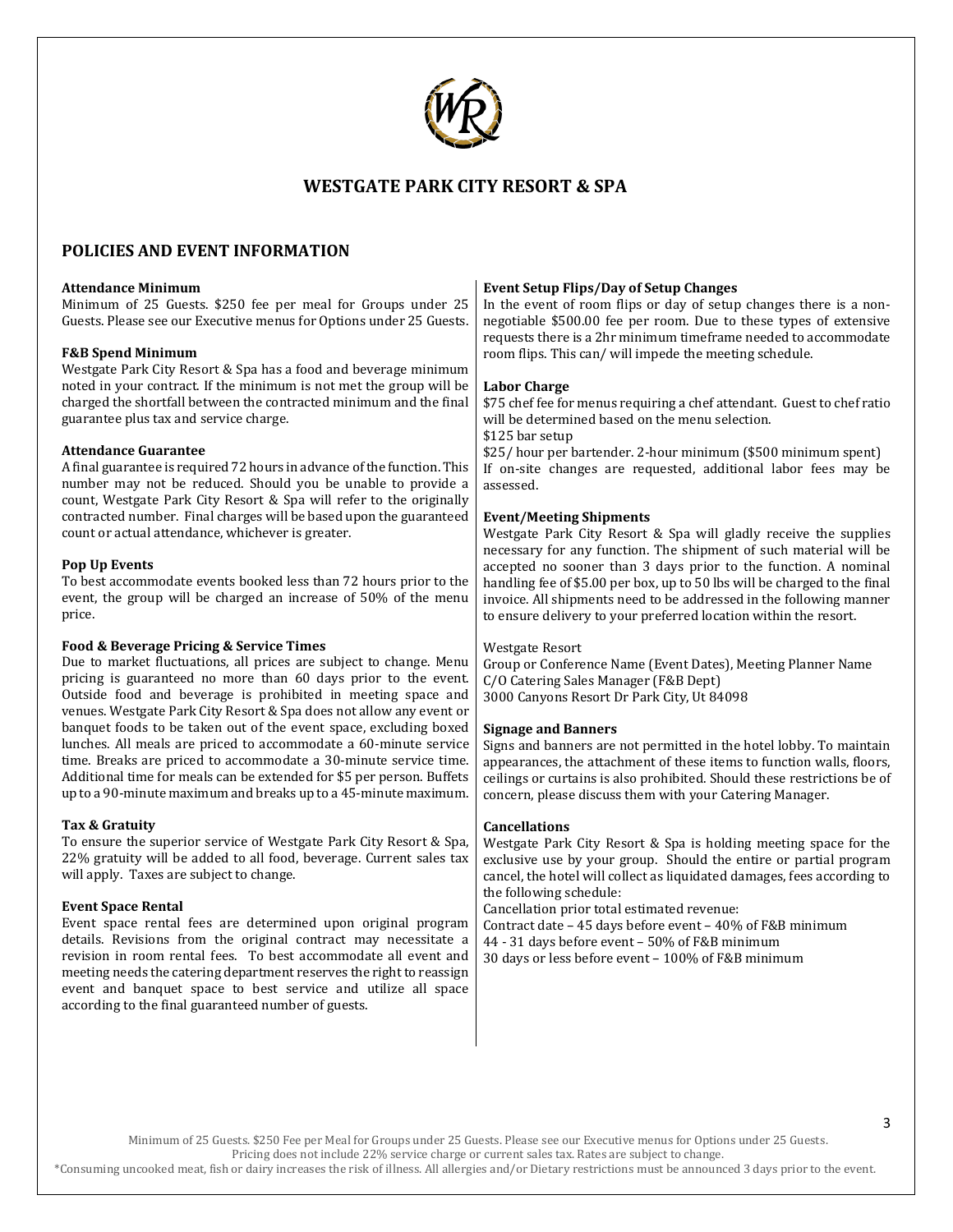

| <b>Conference and Banquet Venues</b> |  |
|--------------------------------------|--|
|--------------------------------------|--|

| Room               | <b>Banquet</b>           | <b>Classroom</b>         | <b>Theatre</b> | <b>U-Shaped</b>          | <b>Crescent</b>          | <b>Hollow</b><br><b>Square</b> |     | <b>Reception Square Footage</b> |
|--------------------|--------------------------|--------------------------|----------------|--------------------------|--------------------------|--------------------------------|-----|---------------------------------|
| Bison Ballroom*    | 250                      | 250                      | 300            | $\qquad \qquad$          | 200                      |                                | 300 | 5000                            |
| Bison 1-5          | 50                       | 50                       | 60             | 24                       | 30                       | 30                             | 60  | 1000                            |
| Bison 6B Boardroom |                          | -                        | -              | $\overline{\phantom{0}}$ | $\overline{\phantom{0}}$ | 20                             |     | 600                             |
| Bison 6A           | 30                       | 24                       | 40             | 18                       | 24                       | 24                             | 40  | 670                             |
| Bear Ballroom**    | 180                      | 80                       | 120            | 32                       | 48                       | 40                             | 250 | 2485                            |
| Bear Pre-Function  | $\overline{\phantom{0}}$ | $\overline{\phantom{0}}$ |                |                          |                          | $\qquad \qquad$                | 40  | 852                             |
| Bear Breakout 1    | 50                       | 45                       | 60             | 18                       | 30                       | 24                             | 60  | 672                             |
| Bear Breakout 2    | 48                       | $\qquad \qquad$          |                | $\overline{\phantom{0}}$ |                          | $\qquad \qquad$                | 60  | 665                             |
| Lower Deck***      | 32                       | -                        |                | $\overline{\phantom{0}}$ | 24                       | $\qquad \qquad$                | 40  | 546                             |
| Upper Deck***      | 120                      | -                        |                |                          | 90                       |                                | 150 | 1800                            |

*\*Bison Ceiling Height - 12ft \*\*Bear Ceiling Height - 8ft*

*\*\*\*Decks - No Roof or Weather Protection Capacity Depends on Setup and Flow of Event*

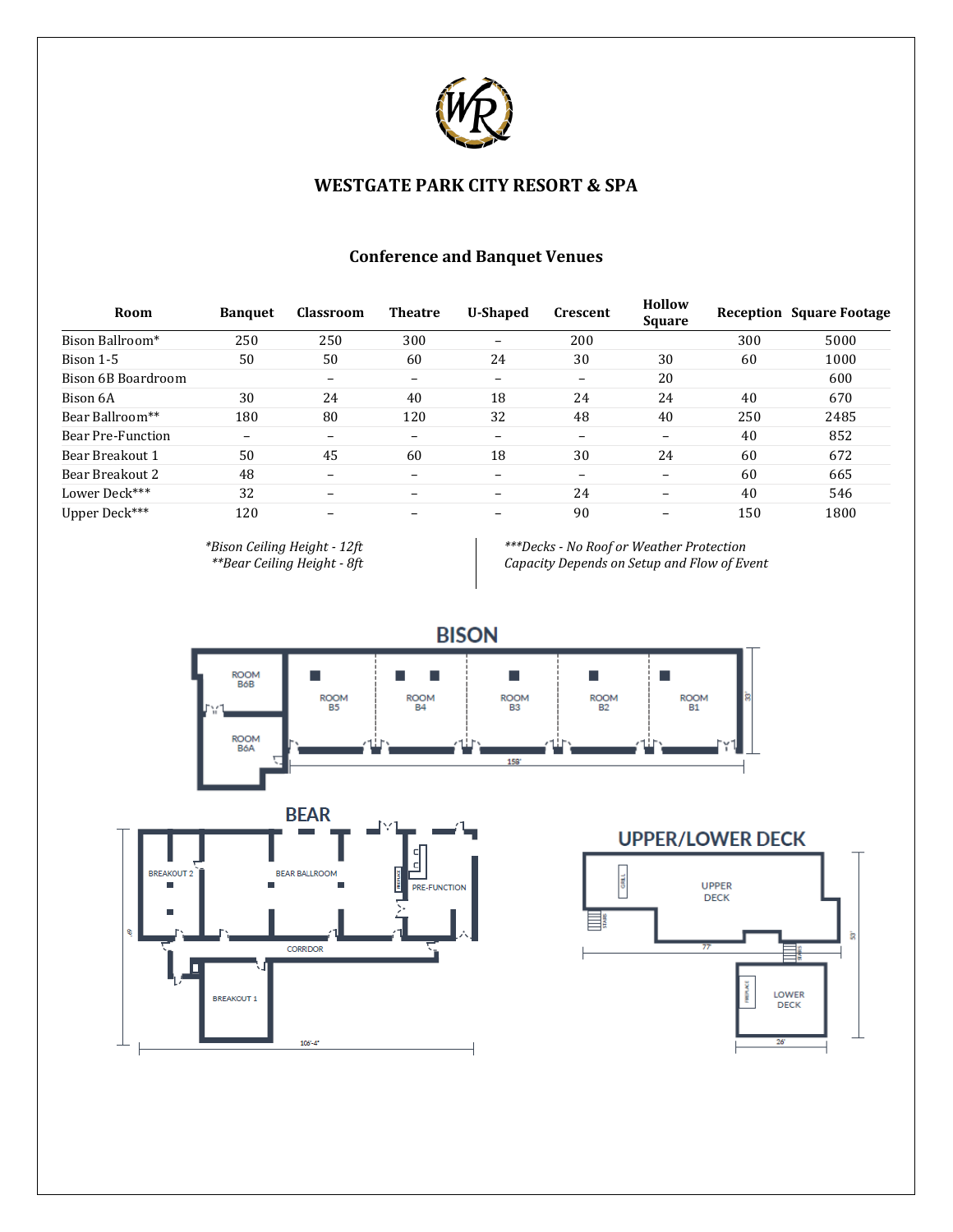

## **Breakfast**

*Presented with Freshly Brewed Lavazza Regular & Decaffeinated Coffee and Assorted Rishi Herbal Teas*

**Quick Silver Breakfast Buffet \$36** Sliced Seasonal Fruit Display House-Made Bircher Muesli "Cold Oats" Fluffy Cage Free Scrambled Eggs House-Made Muffins and Danish Pastries Sweet Cream Butter and Preserves *Select Meat, Potato & House-Made Additions below*

**Black Diamond Breakfast Buffet \$48** Sliced Seasonal Fruit and Berry Display Low-Fat Vanilla Yogurt Fluffy Cage Free Scrambled Eggs with Asparagus Spears, Fresh Tomatoes & Aged Parmesan Cold Smoked Salmon, Capers, Red Onion, Mini Bagels, and Cream Cheese House-Made Muffins and Danish Pastries Sweet Cream Butter and Preserves *Select Meat, Potato & House-Made Additions below*

#### **Select Items Included with Either Breakfast Buffet**

**Breakfast Meat** (*Choice of One) Additional \$5 Per Guest for Two Choices* Applewood Smoked Bacon Turkey Bacon Pork Link Sausage Elk Sausage *\$7* Wild Boar Sausage *\$7*

**Breakfast Potato** (*Choice of One)* Roasted Rosemary Red Skin Potatoes Skillet Potatoes & Sautéed Button Mushrooms Crisp Shredded Hash Brown Potatoes

**House-Made Additions** (*Choice of One) Additional \$5 Per Guest for Two Choices* House-Made Bircher Muesli "Cold Oats" Hot Oatmeal with Cranberries, Almonds & Brown Sugar Vanilla & Cinnamon French Toast with Warm Maple Syrup

Minimum of 25 Guests. \$250 Fee per Meal for Groups under 25 Guests. Please see our Executive menus for Options under 25 Guests. Pricing does not include 22% service charge or current sales tax. Rates are subject to change. \*Consuming uncooked meat, fish or dairy increases the risk of illness. All allergies and/or Dietary restrictions must be announced 3 days prior to the event.

5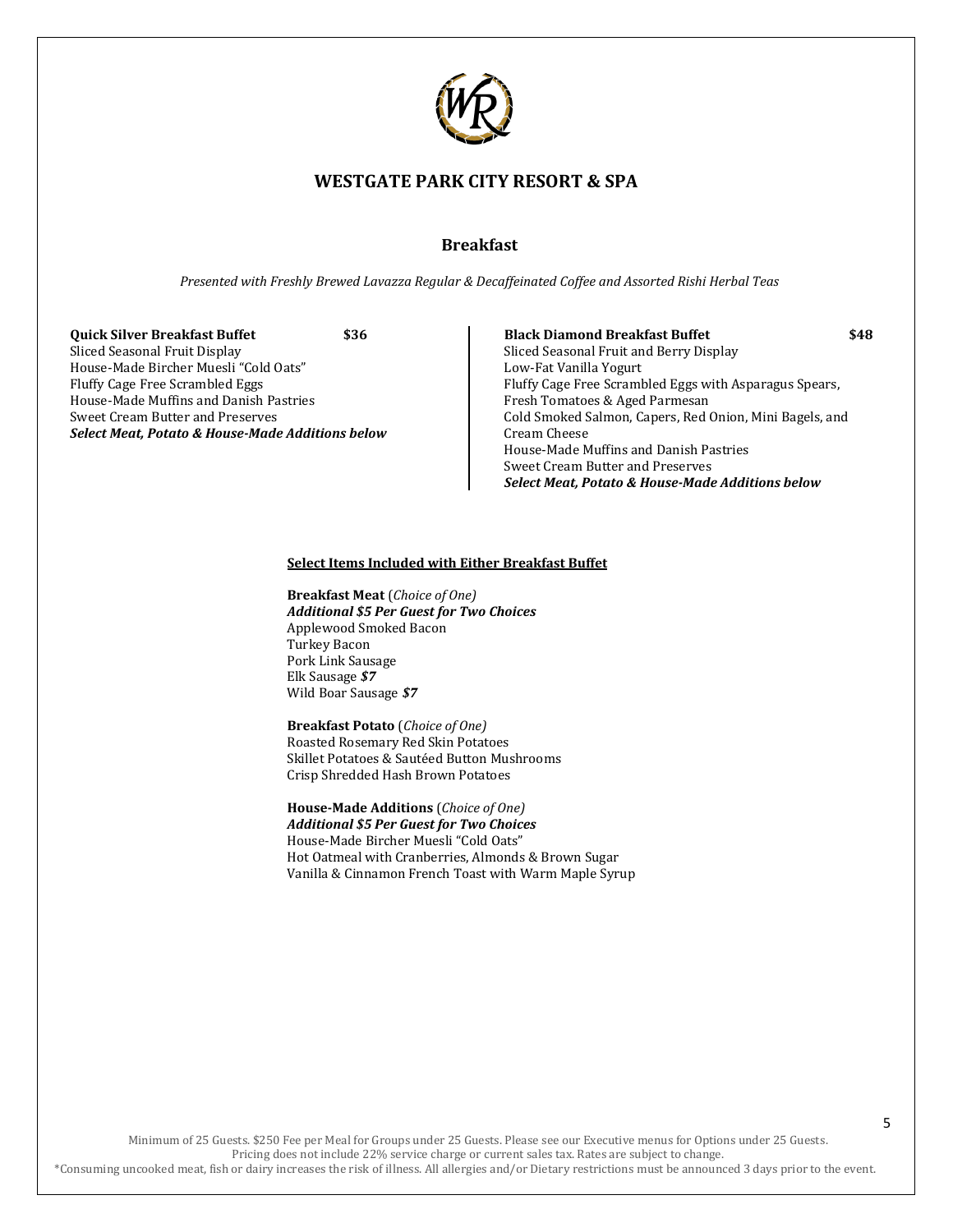

## **Enhancements & Action Stations**

*Priced as an addition to the Breakfast Buffets and must be added for the full guarantee. Quantities below the full Guarantee – add \$2.00 per person*

#### **Enhancements**

| <b>Seasonal Fruit Platter</b>                      | \$8 | Pancakes with Maple Syrup & Cream Butter                     | \$8 |
|----------------------------------------------------|-----|--------------------------------------------------------------|-----|
| <b>Yogurt Parfait</b>                              | \$5 | <b>Crepes with Ricotta-Lemon Filling &amp; Berry Compote</b> | \$7 |
| <b>Southern Style Biscuits &amp; Sausage Gravy</b> | \$4 | <b>Assorted Bagels with Flavored Cream Cheeses</b>           | \$4 |

**Action Stations** *Action Stations require Chef Attendant /\$75 per 60 minutes / One Chef Per 50 Guests*

| <b>Omelet Station I</b><br>Ham, Peppers, Mushrooms, Tomatoes, Onions, Cheddar & Swiss<br>Cheese, Egg Whites, Spinach                                                                                        | \$26         | <b>Waffle Station</b><br>Fresh Fruit, Assorted Berries, Cinnamon Whipped Cream,<br>Whipped Sweet Butter, Candied Pecans, Coconut Shavings,<br>Maple Syrup and Chocolate Sauce        | \$20 |
|-------------------------------------------------------------------------------------------------------------------------------------------------------------------------------------------------------------|--------------|--------------------------------------------------------------------------------------------------------------------------------------------------------------------------------------|------|
| <b>Omelet Station II</b><br>First Omelet Station plus Asparagus tips, Goat Cheese, Smoked<br>Salmon, Capers, Arugula                                                                                        | \$35         |                                                                                                                                                                                      |      |
| <b>Breakfast Meat Carving Station</b><br>Choice of One<br>Choice of Two<br>Slow Roasted Honey Glazed Ham<br>Maple Glazed Scottish Salmon<br>Garlic-Pepper Roasted Tenderloin of Beef (Minimum of 50 guests) | \$24<br>\$30 |                                                                                                                                                                                      |      |
| <b>Chef Crafted Health Smoothie Station</b><br>(Choice of Two)                                                                                                                                              | \$20         |                                                                                                                                                                                      |      |
| <b>Emerald Recovery</b><br>Kale, Spinach, Banana, Cucumber, Chia Seed, Pineapple, Greek<br>Yogurt<br>Sweet Immunity<br>Blueberry, Strawberry, Banana, Ginger, Lemon Greek Yogurt                            |              | Wake Up Butter Cup<br>Peanut Butter, Nutella, Banana, Almond Milk, Greek Yogurt,<br>Coffee<br>Canyons Sunbreak<br>Orange, Carrot, Ginger, Turmeric, Almond Milk, Honey,<br>Pineapple |      |

Minimum of 25 Guests. \$250 Fee per Meal for Groups under 25 Guests. Please see our Executive menus for Options under 25 Guests. Pricing does not include 22% service charge or current sales tax. Rates are subject to change.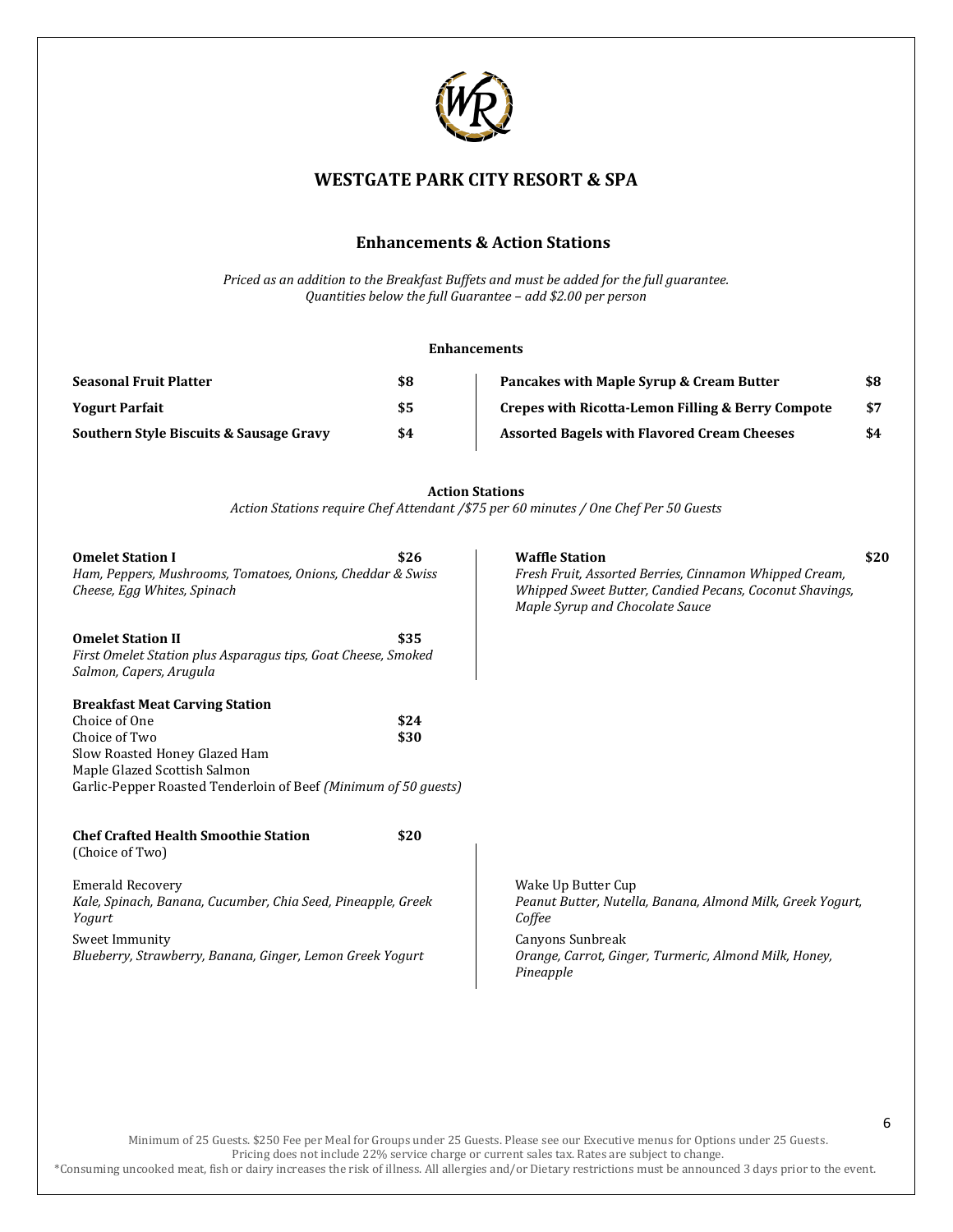

## **Continental Buffet \$26**

*Presented with Freshly Brewed Lavazza Regular & Decaffeinated Coffee and Assorted Rishi Herbal Teas*

Bakery Basket to Include: Sliced 7 Grain Bread, Danish Pastries, Croissants Freshly Baked Bagels and Cream Cheese Butter, Marmalade and Preserves Whole Fruit, Apples, Oranges, Bananas House-Made Granola Vanilla Yogurt Chilled Orange and Apple Juices

#### **Continental Buffet Enhancements**

*Priced as an addition to the Continental Breakfast Buffet and must be added for the full guarantee. Quantities below the full Guarantee – add \$2.00 per person*

| <b>Cage Free Scrambled Eggs</b>              | \$5 |
|----------------------------------------------|-----|
| Cage Free Boiled Eggs                        | \$3 |
| 2oz. Pork Sausage Links (2 each)             | \$5 |
| <b>Applewood Smoked Bacon (3 each)</b>       | \$5 |
| <b>Individual Cereal Served with 2% Milk</b> | \$4 |

**Breakfast Burritos \$7** *Cage-Free Eggs, Potatoes Salsa Verde & Cheddar Cheese Bacon or Sausage Bacon & Sausage \$8*

#### **Croissant Sandwiches \$7** *Cage-Free Eggs & American Cheese Add Bacon or Sausage or Ham*

## **Chef Crafted Health Smoothies \$140 per dozen**

*One Dozen Minimum (Choose One)*

**Emerald Recovery**

*Kale, Spinach, Banana, Cucumber, Chia Seed, Pineapple, Greek Yogurt*

**Sweet Immunity** *Blueberry, Strawberry, Banana, Ginger, Lemon Greek Yogurt* **Wake Up Butter Cup** *Peanut Butter, Nutella, Banana, Almond Milk, Greek Yogurt, Coffee*

**Canyons Sunbreak** *Orange, Carrot, Ginger, Turmeric, Almond Milk, Honey, Pineapple*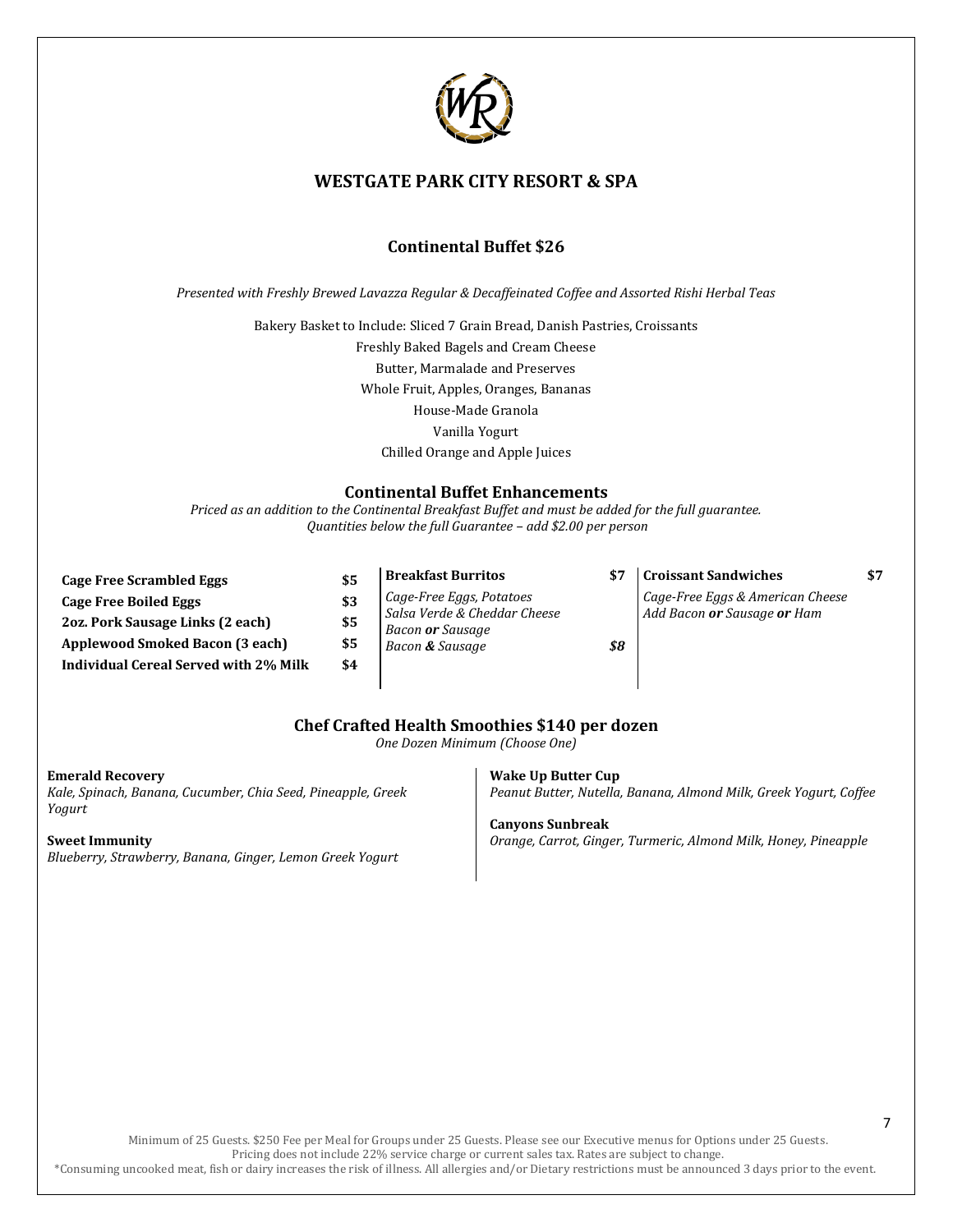

## **Refreshments**

| Freshly Brewed Lavazza Regular & Decaffeinated Coffee and Assorted Rishi Herbal Teas | \$80/gal. |
|--------------------------------------------------------------------------------------|-----------|
| Freshly Brewed Iced Tea                                                              | \$35/gal. |
| Lemonade                                                                             | \$35/gal. |
| Individual Bottles of Chilled Fruit Juice                                            | \$4 ea.   |
| Individual Bottled Water                                                             | \$2 ea.   |
| Assorted Pepsi Products                                                              | \$4 ea.   |
| San Pellegrino                                                                       | \$6 ea.   |
| Chilled Orange, Apple or Cranberry Juice                                             | \$45/gal. |
| Hot Chocolate                                                                        | \$60/gal. |
| <b>IZZE Sparkling Beverage</b>                                                       | \$6 ea.   |
| Naked Juice                                                                          | \$11 ea.  |
| Strawberry Banana, Orange Mango, Blue Machine                                        |           |
| Red Bull Energy Drink                                                                | \$8 ea.   |
| Regular & Sugar Free                                                                 |           |

#### **Chef Crafted Health Smoothies \$140 per dozen**

*One Dozen Minimum (Choose One)*

**Emerald Recovery** *Kale, Spinach, Banana, Cucumber, Chia Seed, Pineapple, Greek Yogurt*

**Sweet Immunity** *Blueberry, Strawberry, Banana, Ginger, Lemon Greek Yogurt*

**Wake Up Butter Cup** *Peanut Butter, Nutella, Banana, Almond Milk, Greek Yogurt, Coffee*

**Canyons Sunbreak** *Orange, Carrot, Ginger, Turmeric, Almond Milk, Honey, Pineapple*

**Half-Day Meeting Beverage Package \$15 per guest**

*For meetings with a planned breakfast and lunch. Starts with breakfast. Maximum of 5 hours duration (no dinner breaks or dinners).*

Freshly Brewed Lavazza Coffee Decaffeinated Lavazza Coffee Selection of Rishi Hot Teas, Assorted Soft Drinks Water Stations

#### **All-Day Meeting Beverage Package \$20 per guest**

*For meetings with a planned breakfast and lunch. Starts with breakfast. Maximum of 8 hours duration (no dinner breaks or dinners).*

Freshly Brewed Lavazza Coffee Decaffeinated Lavazza Coffee Selection of Rishi Hot Teas, Assorted Soft Drinks Water Stations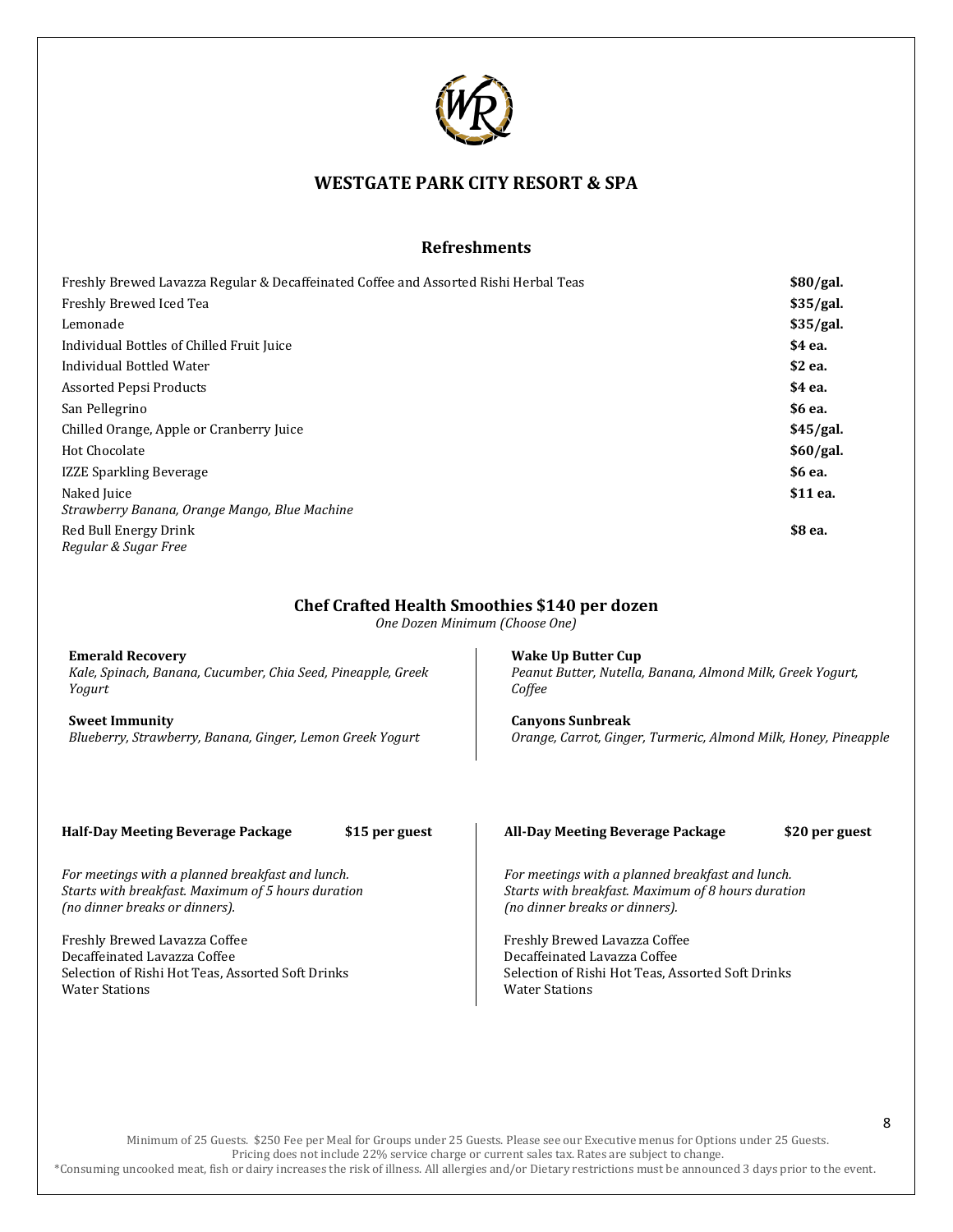

## **Break Away**

## **By the Dozen – One Dozen Minimum**

| Assorted House Baked Cookies | \$34 | <b>Assorted Donuts</b>         | \$36 |
|------------------------------|------|--------------------------------|------|
| Assorted Mini Petit Fours    | \$34 | Bagels with Cream Cheese       | \$36 |
| Triple Chocolate Brownies    | \$34 | House Baked Scones             | \$36 |
| House-Made Muffins           | \$34 | Chocolate Covered Strawberries | \$40 |
| Miniature Cinnamon Rolls     | \$36 | <b>Yogurt Parfaits</b>         | \$48 |
|                              |      |                                |      |

## **Custom Consumption**

| <b>Assorted Whole Fruit</b>                                                             | \$4 ea.     | Assorted Pepsi Products                                      | \$4 ea.   |
|-----------------------------------------------------------------------------------------|-------------|--------------------------------------------------------------|-----------|
| Apples, Oranges, Bananas                                                                |             | San Pellegrino                                               | \$6 ea.   |
| Individual Yogurt                                                                       | \$4 ea.     | Chilled Orange, Apple or Cranberry Juice                     | \$45/gal. |
| Granola & Nutri-Grain Bars                                                              | \$4 ea.     | Hot Chocolate                                                | \$40/gal. |
| Freshly Brewed Lavazza Regular & Decaffeinated<br>Coffee and Assorted Rishi Herbal Teas | $$80$ /gal. | <b>IZZE Sparkling Beverage</b>                               | \$6 ea.   |
| Freshly Brewed Iced Tea                                                                 | \$35/gal.   | Naked Juice<br>Strawberry Banana, Orange Mango, Blue Machine | \$11 ea.  |
| Lemonade                                                                                | \$35/gal.   | Red Bull Energy Drink                                        | \$8 ea.   |
| Individual Bottles of Chilled Fruit Juice                                               | \$4 ea.     | Regular & Sugar Free                                         |           |
| Individual Bottled Water                                                                | \$2 ea.     |                                                              |           |
|                                                                                         |             |                                                              |           |

Minimum of 25 Guests. \$250 Fee per Meal for Groups under 25 Guests. Please see our Executive menus for Options under 25 Guests. Pricing does not include 22% service charge or current sales tax. Rates are subject to change.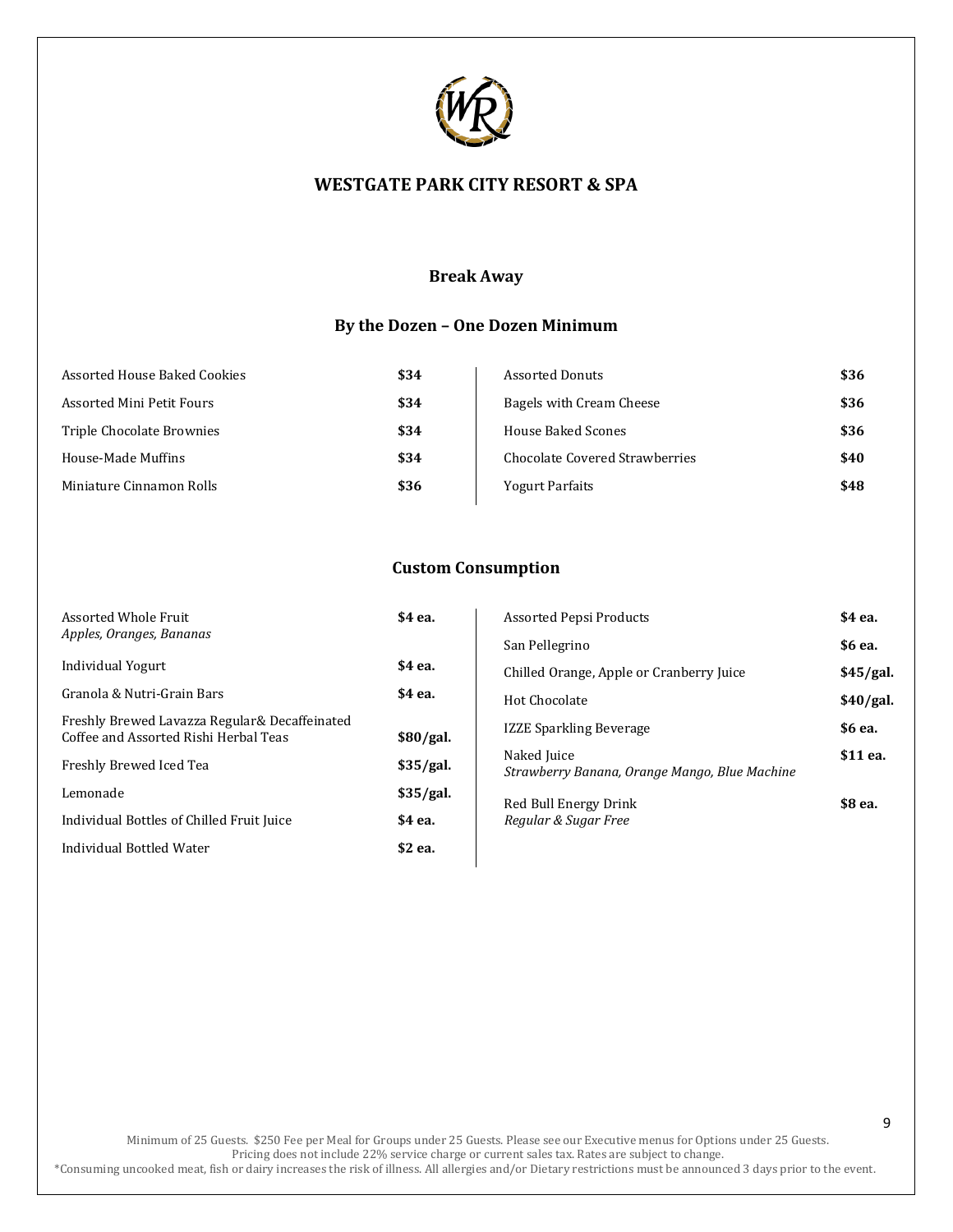

## **Styled Breaks**

| <b>Beneficial and Nutritional</b>                                        | \$25 |
|--------------------------------------------------------------------------|------|
| Vegetable Platter (Celery, Carrot, Bell Pepper, Cucumber, Cherry Tomato) |      |
| Artisanal Cheese Platter (Assorted Fine Cheeses, Dried Fruits, Crackers) |      |
| Seasonal Fruit Display (Sliced Fresh Fruit, Honey-Yogurt Dip)            |      |
| Sundried Tomato and Garlic Hummus Dip, Pita Toast Points, Lavash         |      |
| V-8 Tomato Juice, Individual Cranberry Juice                             |      |
| <b>The Feature Presentation</b>                                          | \$20 |
| White Cheddar Popcorn, Cracker Jack Popcorn                              |      |
| Swedish Fish, Plain M&M's, Reese's Peanut Butter Cups                    |      |
| Yogurt Covered Raisins, Assorted IZZE Beverages, Pepsi Products          |      |
| <b>A Bomber Run</b>                                                      | \$20 |
| Assorted Whole Fruit, Individual Yogurt                                  |      |
| Granola Bars, Nutri-Grain Bars                                           |      |
| Chocolate Chip & Oatmeal Raisin Cookies                                  |      |
| Apple Juice, Orange Juice, Red Bull Energy Drink                         |      |
|                                                                          |      |
| <b>Find Your Own Trail</b>                                               | \$20 |
| Cashews, Pecans, Walnuts, Coconut, Raisins, Apricot                      |      |
| Cranberries, M&M's, Chocolate Chips, Reese's Pieces                      |      |
| Regular & Decaffeinated Lavazza Coffee                                   |      |
| Assorted Rishi Tea                                                       |      |
| <b>Fireside Comforts</b>                                                 | \$20 |
| Chocolate Chip and Peanut Butter Cookies                                 |      |
| Triple Chocolate Brownies, House Made S'mores Stacks                     |      |
| Homemade Hot Chocolate, Assorted Rishi Teas                              |      |

Minimum of 25 Guests. \$250 Fee per Meal for Groups under 25 Guests. Please see our Executive menus for Options under 25 Guests. Pricing does not include 22% service charge or current sales tax. Rates are subject to change.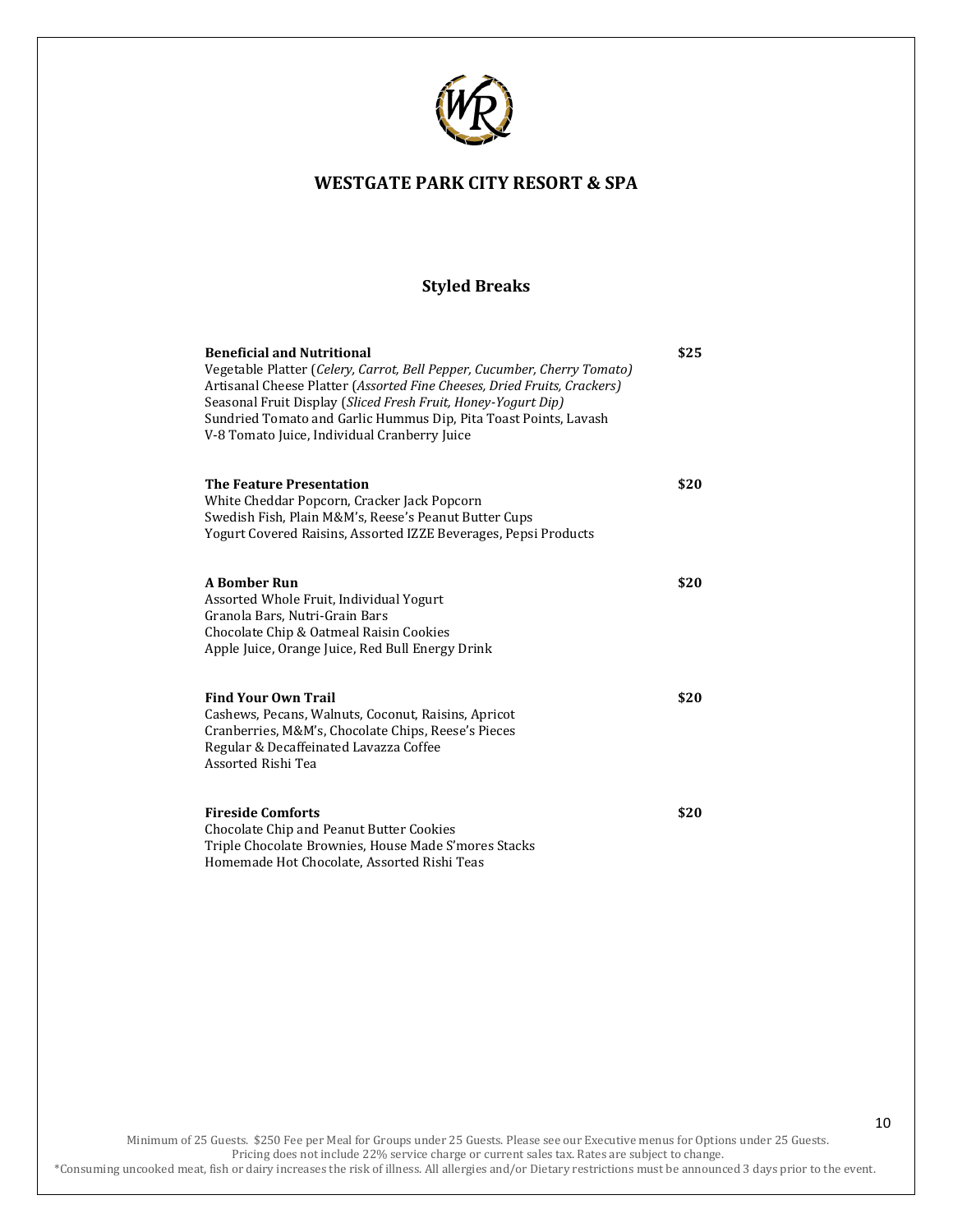

## **Lunch Buffets**

*Presented with Iced Tea OR Lemonade* 

#### **Sabores de Aztecas \$47**

*Served with Warm Flour Tortillas, Salsa, Queso fresco, Shredded Lettuce, Tomato, and Sour Cream*

**Enchilada** *(Choose One) Add \$6 for both* Chicken Cheese

**Fajita** (Choose One) *Add \$6 for Two Choices Served with Onion and Bell Pepper* Chicken Breast Prime Skirt Steak Carnitas (Pulled Pork)

**Acompañamiento** *(Choose Two)*  Seasoned Black Beans Vegetarian Refried Beans Spanish Rice

Garden Salad with Cilantro Vinaigrette Sweet Corn Elote Salad Quinoa Avocado Salad Chicken Tortilla Soup **Postre** *(Choose One)* Warm Churros with Abuelita Chocolate Tres Leches Cake Dulce De Leche Cheesecake

**Ensalada y Sopa** *(Choose One) Add \$5 for each extra*

#### **Burgers by Drafts \$47**

Beef Patty Chicken Breast Veggie Patty

**Soup** *(Choose One)* Buffalo Chili Broccoli Cheddar

**Salad** *(Choose One)* Farmers Market Salad Classic Caesar Salad

**Protein** *(Choose One) Add \$6 for Two Choices*

| <b>Side</b> (Choose One)           |         |
|------------------------------------|---------|
| Tater Tots                         |         |
| Steak-Cut Fries                    |         |
| 'Tatchos' Bar                      | +\$3    |
| Chili-Cheese Fry Bar               | $+$ \$3 |
| <b>Dessert Option</b> (Choose One) |         |
| Triple Chocolate Brownie           |         |

House Baked Cookies Sweet Sundae Station\* **+\$25** *Assorted Ice Cream Flavors & A Dozen Toppings \*One Chef Attendant \$100/per 90-Minute Buffet*

 *One Chef/50 Guests* 

Minimum of 25 Guests. \$250 Fee per Meal for Groups under 25 Guests. Please see our Executive menus for Options under 25 Guests. Pricing does not include 22% service charge or current sales tax. Rates are subject to change. \*Consuming uncooked meat, fish or dairy increases the risk of illness. All allergies and/or Dietary restrictions must be announced 3 days prior to the event.

11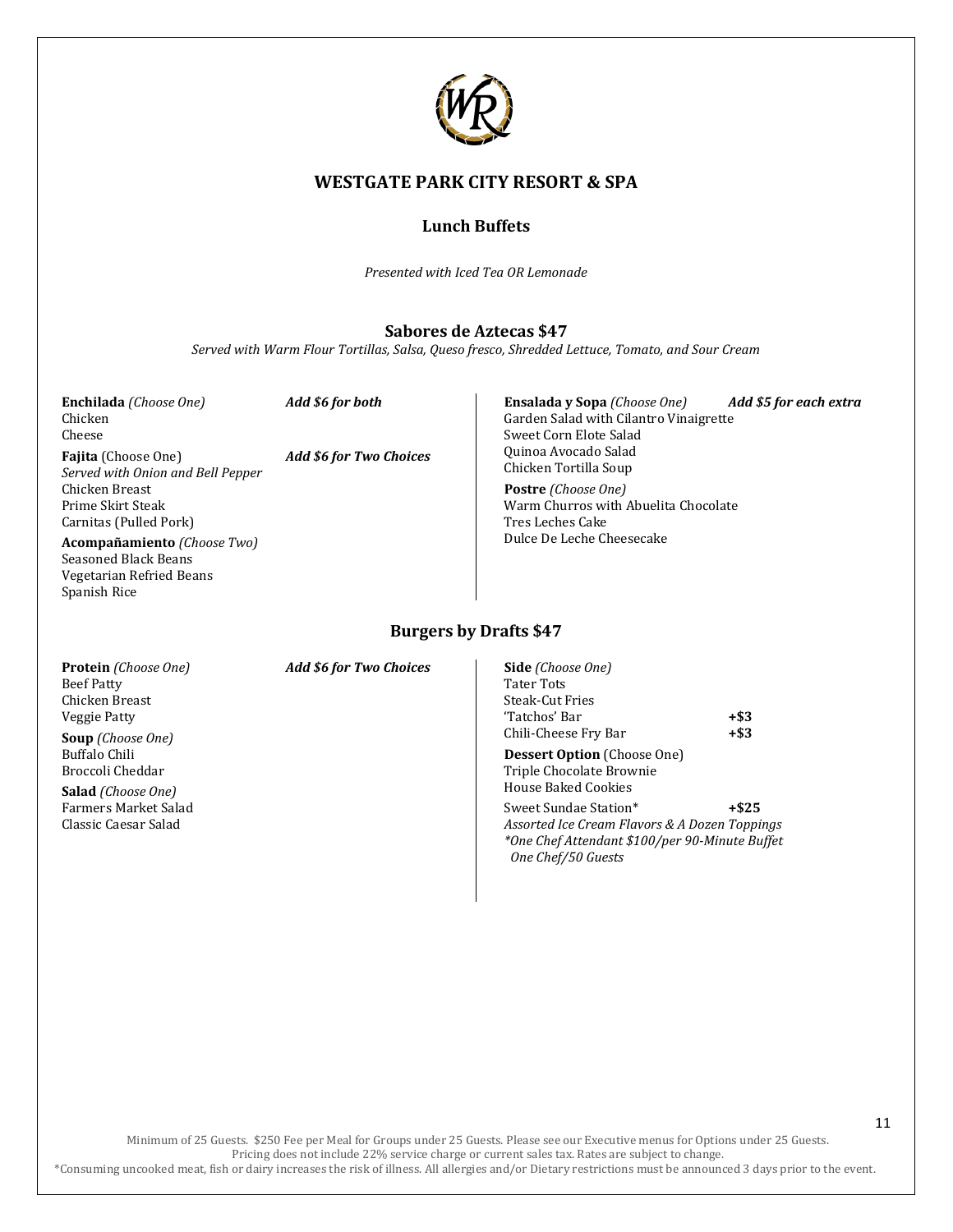

## **Lunch Buffets**

*Presented with Iced Tea OR Lemonade* 

**Buon Appetito \$55** (*Served with Garlic-Herb Breadsticks)*

**Protein** *(Choose One) Add \$6 for each extra* Grilled Chicken Breast Beef and Pork Meatballs in Marinara Sauce Bolognese Ground Beef with Tomato & Carrot Italian Sausage with Sautéed Onions and Peppers

**Side Dish** *(Choose Two)* Sautéed Portabellas and Blistered Tomato Steamed Broccoli with Garlic Butter Creamy Polenta and Aged Parmesan Classic Penne Pomodoro

**Salads** *(Choose One) Add \$5 for each extra* Antipasti: Cured Italian Meats & Marinated Olives Classic Caesar Chopped Italian Salad

**Dessert** *(Choose One)* Tiramisu with Espresso Sauce Cannoli with Chocolate Chips

## **The Executive Luncheon \$60**

**Protein** *(Choose One) Add \$8 for each extra* Grilled Chicken Breast with Sherry Demi Scottish Salmon with Citrus Bearnaise Roasted Pork Loin with Mango Chutney

**Side** *(Choose Two) Add \$6 for each extra* Roasted Brussel Sprouts Garlic Whipped Potatoes Honey-Thyme Glazed Carrots Butternut Squash Puree Haricot Verts Almandine Steamed Asparagus Baked Mac & Cheese

#### **Salad** *(Choose One) Add \$6 for each extra*

Quinoa and Beet Salad with Citrus Vinaigrette Haricot Vert Salad Fresh Garden Salad Classic Caesar Salad

**Dessert** *(Choose One)* Vanilla Cheesecake with Raspberry Coulis Turtle Cheesecake Tiramisu with Espresso Sauce Chocolate Torte with Dark Cherries

Minimum of 25 Guests. \$250 Fee per Meal for Groups under 25 Guests. Please see our Executive menus for Options under 25 Guests. Pricing does not include 22% service charge or current sales tax. Rates are subject to change.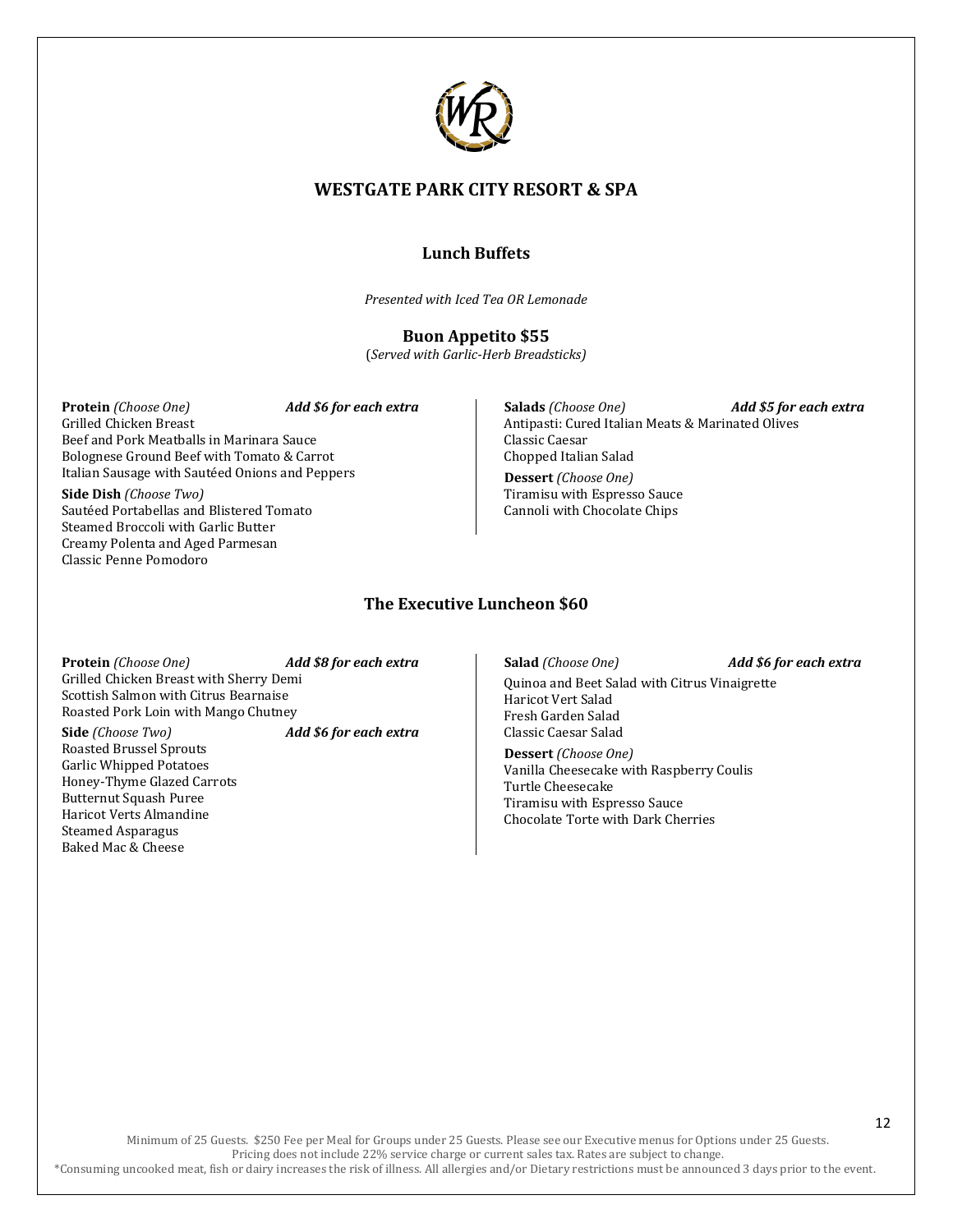

## **Lunch Buffets**

*Presented with Iced Tea OR Lemonade* 

## **Composed Sandwiches \$45**

*Served with Sea Salt Potato Chips*

**Sandwich Options** *(Choose Three)* Turkey Club Wrap *Oven Roasted Turkey, Applewood Bacon, Lettuce, Tomato, Avocado, Spinach Tortilla*

Curried Tuna Salad on Naan *Albacore Tuna, Seedless Grapes, Celery, Leaf Lettuce, Curry Mayonnaise*

Apple-Pecan Chicken Salad on Wheat *Roasted Chicken Breast, Fuji Apple, Toasted Pecan, Celery, Honey Mayonnaise*

Horseradish Beef on French Roll *Slow Roasted Beef, Pickled Onion, Baby Arugula, Swiss Cheese, Horseradish Mayonnaise*

Mediterranean Eggplant on Naan *Roasted Eggplant, English Cucumber, Sundried Tomato Relish, Garlic Hummus*

Chickpea Salad on French Roll *Garbanzo Bean, Onion, Celery, Green Leaf, Tomato, Cumin Mayonnaise*

**Salad Option** (*Choose One) Add \$5 for 2 choices* German Potato Salad

*Yukon Gold Potato, Celery, Onion, Mayonnaise, Prepared Mustard, Champagne Vinegar* Fresh Garden Salad

*Mixed Green, Cherry Tomato, English Cucumber, Shaved Carrot, Balsamic Dressing*

Quinoa and Beet Salad *Red Quinoa, Bell Pepper, Red Beet, Red Onion, Goat Cheese, Citrus Vinaigrette*

Classic Caesar Salad *Romaine Heart, Focaccia Crouton, Aged Parmesan, Creamy Caesar Dressing*

**Soup Option** (*Choose One) Add \$5 for 2 choices* Sweet Tomato Bisque *Ripe Tomato, Garlic, Heavy Cream, Fresh Basil, Balsamic Vinegar* New England Clam Chowder *N.E. Clam, Applewood Bacon, Yukon Potato, Fresh Thyme, Heavy Cream*

NOLA Chicken Andouille Gumbo *Chicken Breast, Andouille Sausage, Gumbo File, Okra, Parboiled Rice*

**Dessert Option** (*Choose One)* Assorted House Baked Cookies *Oatmeal Raisin, Peanut Butter, Chocolate Chip*

Triple Chocolate Brownies *Semi-Sweet Chocolate, Bitter-Sweet Chocolate, Milk Chocolate* Turtle Cheesecake

*Cream Cheese, Milk Chocolate, Caramel, Graham Cracker*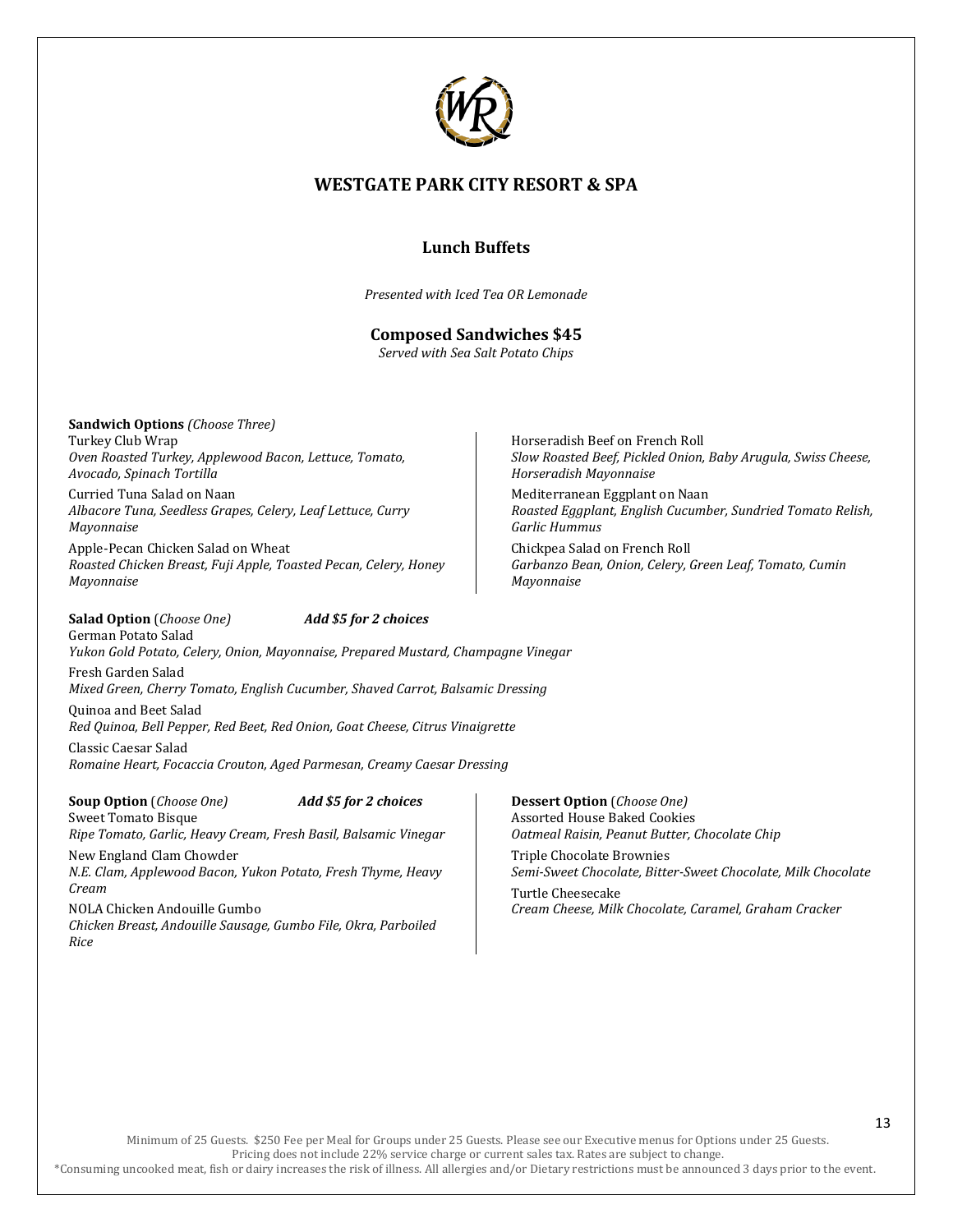

## **Lunch Buffets**

*Presented with Iced Tea OR Lemonade* 

## **The Delicatessen Counter \$40**

*Served with Sea Salt Potato Chips, Garnish Platter, Mayonnaise and Prepared Mustard*

**Cold Cut Option** (*Choose Three)* Oven Roasted Turkey Uncured Ham Slow Roasted Beef Italian Prosciutto Spicy Capicola Genoa Salami

**Cheese Option** (*Choose Two)* Cheddar Swiss Provolone Pepper Jack American

**Soup Option** (*Choose One)* Sweet Tomato Bisque Broccoli Cheddar New England Clam Chowder

- **Bread Option** (*Choose Two)* Sourdough Whole Grain French Rolls Persian Naan Marble Rye Brioche Bun
- **Salad Option** (*Choose One)* German Potato Salad Southern Style Coleslaw Fresh Garden Salad Lebanese Tabbouleh

**Dessert Option** (*Choose One)* Assorted House Baked Cookies Triple Chocolate Brownies

## **Boxed Lunch \$35**

*Presented with Whole Fruit, Potato Chips, Cookie, Bottled Water Client to Specify the Number of Each Sandwich*

**Turkey Club Wrap** *Oven Roasted Turkey, Applewood Bacon, Lettuce, Tomato, Avocado, Spinach Tortilla*

**Horseradish Beef on French Roll** *Slow Roasted Beef, Pickled Onion, Baby Arugula, Swiss Cheese, Horseradish Mayonnaise*

#### **Ham and Swiss on Brioche**

*Black Forest Ham, Local Swiss Cheese, Lettuce, Tomato, Dijonnaise, Brioche Bun*

**Mediterranean Eggplant on Naan** *Roasted Eggplant, English Cucumber, Sundried Tomato Relish, Garlic Hummus*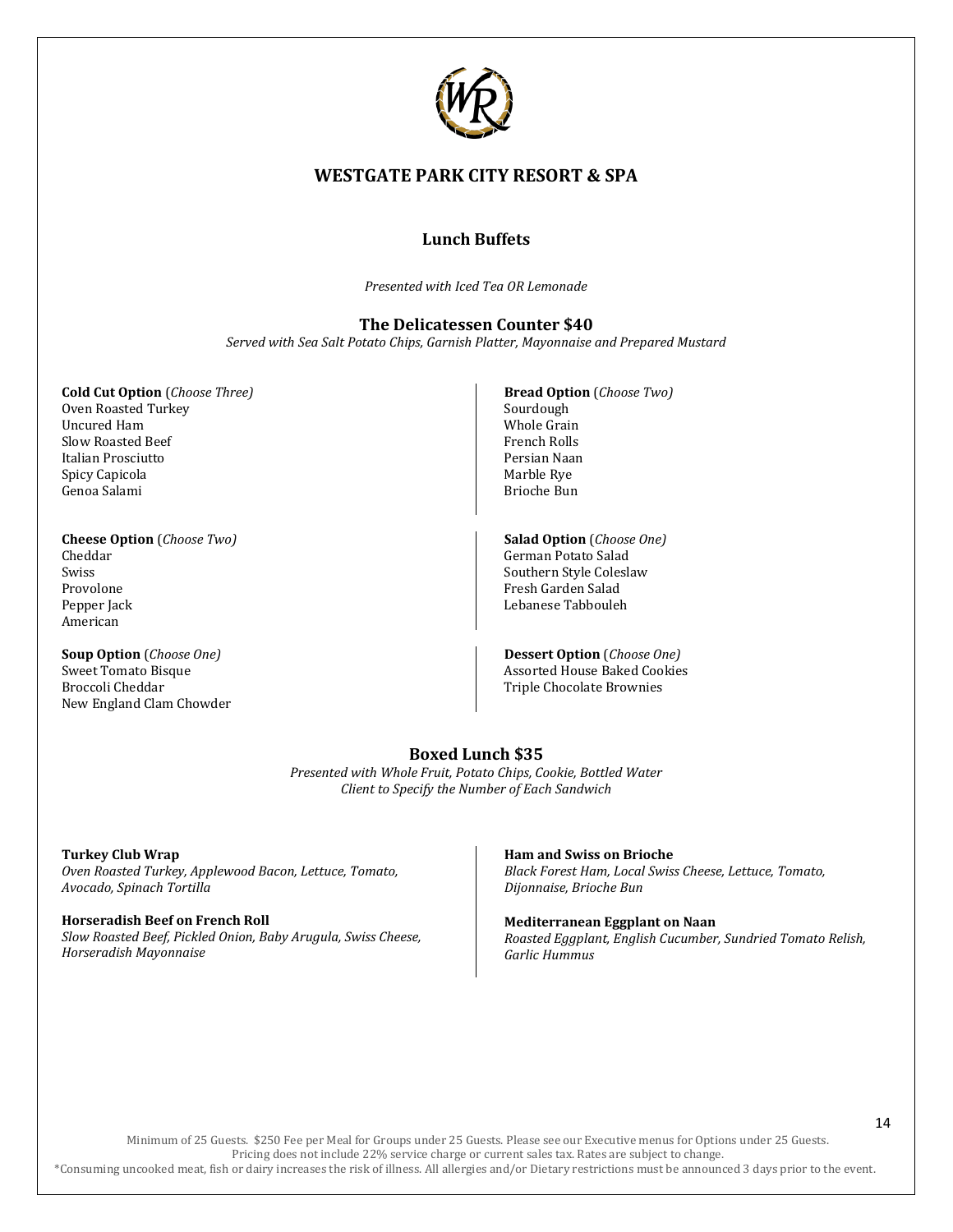

## **Plated Lunches**

*Served with Iced Tea OR Lemonade & Your Choice of Dessert*

## **It's Smokin! \$40**

Smoked Turkey Cobb Salad *Mesquite Smoked Turkey Breast, Bacon, Boiled Egg, Avocado Cherry Tomato, Gorgonzola, Buttermilk Ranch*

#### **Swimming Up Stream \$45**

Scottish Salmon on Fresh Garden Salad *Pan Seared Scottish Salmon, Mixed Greens, English Cucumber, Cherry Tomato, Shaved Carrot, House Balsamic*

## **Compose Yourself \$50**

Sandwich Plate *Choice of two of Our Composed Sandwiches, Served with Fresh Fruit and either Fresh Garden or Quinoa & Beet salad*

#### **Dessert Option**

Triple Chocolate Brownie Vanilla Cheesecake with Raspberry Coulis Triple-Berry Tart with Whipped Cream

## **Board of Directors Luncheon \$75**

Served with Fresh Rolls and a Choice of Salad & Dessert

#### **Salad Option**

Fresh Garden Salad Quinoa and Beet Salad Classic Caesar Salad

#### **Petite Filet with Mushroom Demi**

5oz Filet of Beef, Portabella Mushroom, Garlic Potato, Roasted Asparagus

#### **Dijon and Panko Chicken Breast with Rosemary Cream** Pan-Fried Chicken Breast, Fresh Rosemary, Wild Rice, Steamed Broccoli

**Dessert Option**

Chocolate Torte with Dark Cherries Vanilla Cheesecake with Raspberry Coulis Triple-Berry Tart with Whipped Cream

Minimum of 25 Guests. \$250 Fee per Meal for Groups under 25 Guests. Please see our Executive menus for Options under 25 Guests. Pricing does not include 22% service charge or current sales tax. Rates are subject to change. \*Consuming uncooked meat, fish or dairy increases the risk of illness. All allergies and/or Dietary restrictions must be announced 3 days prior to the event.

## 15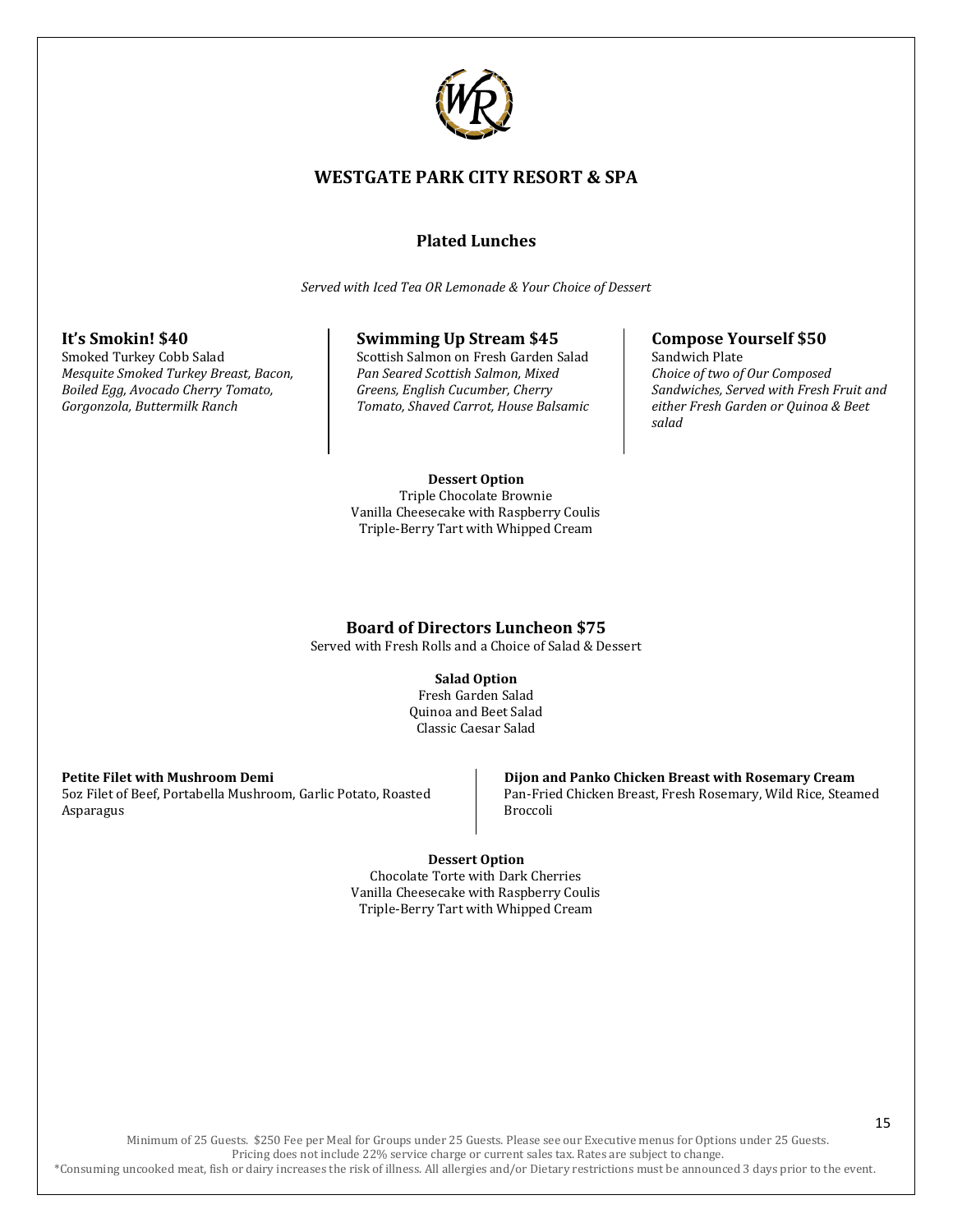

## **Hors D'oeuvres**

#### *Hors D'oeuvres Selections Can Be Accommodated as Stationary Displays or Tray Passed. Passed Hors D'oeuvres Will Require 1 Server per 25 Guests \$25/Hr. per Server*

#### **Cold Hors d'oeuvres per 50 pieces**

| Bruschetta with Cherry Tomato, Yellow Pepper, Garlic and Oregano         | \$160 |
|--------------------------------------------------------------------------|-------|
| Burrata, Blackberry and Mint on Warm Focaccia                            | \$200 |
| Beef Tenderloin Tartare and Fried Caper on Toasted Baguette              | \$220 |
| Sesame Seared Tuna and Wasabi Aioli on English Cucumber                  | \$250 |
| Smoked Atlantic Salmon Deviled Egg with Fresh Chive                      | \$160 |
| Skewered Feta Cheese, Greek Olive, Cherry Tomato with Balsamic Reduction | \$150 |
| Jumbo Tiger Shrimp with Cocktail Sauce                                   | \$250 |
| Bay Scallop and Rock Shrimp Ceviche with Mango and Avocado               | \$260 |
| Classic Deviled Egg with Dijon and Cornichon                             | \$140 |
| Buttermilk Blue Cheese Crostini with Fuji Apple Compote                  | \$150 |

#### **Hot Hors d'oeuvres per 50 pieces**

| Butternut Squash Ravioli with Gorgonzola Cream and Toasted Walnuts | \$200 |
|--------------------------------------------------------------------|-------|
| Stuffed Cremini Mushroom with Smoked Cheddar and Aged Parmesan     | \$180 |
| Spanish Chorizo Arepa with Roasted Red Pepper Aioli                | \$180 |
| Arancini with Smoked Gouda and Pesto Aioli                         | \$150 |
| Beef Wellington with Duxelle and Sherry Demi                       | \$220 |
| Warm Brie and Raspberry with Almond En Croute                      | \$200 |
| Roasted Chicken Drumette in Spicy Sauce                            | \$160 |
| Hoisin and Ginger Glazed Meatball with Scallion                    | \$150 |
| Seared Tofu Skewer with Thai Peanut Sauce                          | \$180 |
| Pork Tenderloin with Sauvignon Blanc with Fig Reduction            | \$200 |
| Herb Marinated Jumbo Shrimp on a Skewer                            | \$250 |
| Bacon Wrapped Scallops with Maple Syrup                            | \$260 |
| Flaky Spinach and Feta Spanakopita                                 | \$180 |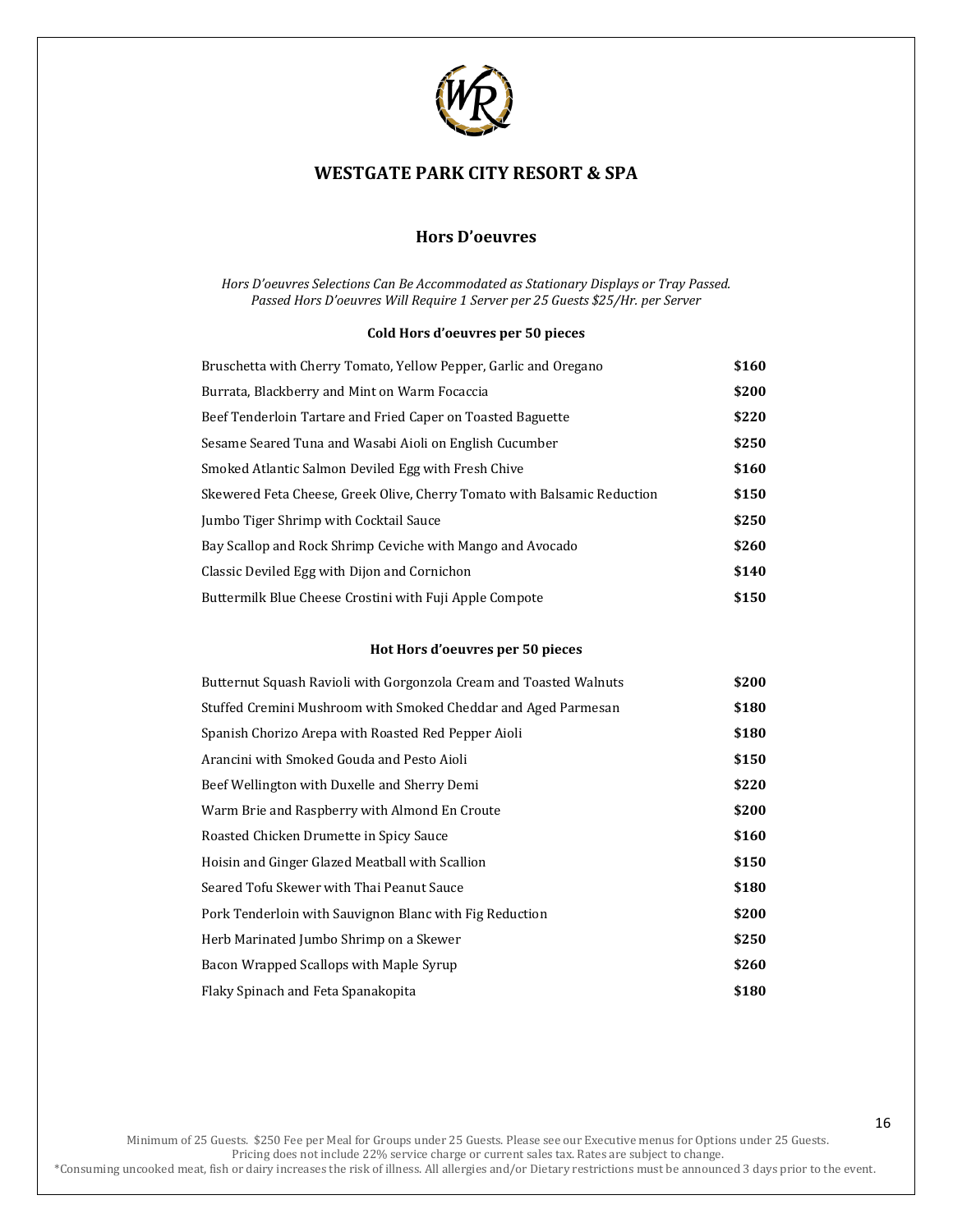

## **Artisan Displays**

*All Artisan Displays Are Ordered in Addition to a Lunch or Dinner Selection, Not as an Entrée. If Chosen to Order Without Lunch or Dinner an Additional Fee of \$20 per Guest Will Be Added to Displays Selected.* 

| <b>Charcuterie</b>                                      | \$24 | Crudités                                                                                     | \$22 |
|---------------------------------------------------------|------|----------------------------------------------------------------------------------------------|------|
| A Selection of Italian Cured Meats and Charcuterie      |      | Young Carrots, Zucchini, Yellow Squash, Bell Pepper                                          |      |
| Soppressata, Wild Boar Salami, Prosciutto Di Parma      |      | English Cucumber, Celery, Cherry Tomato                                                      |      |
| Capicola, Pancetta, Genoa Salami                        |      | Buttermilk Ranch, Roasted Garlic Hummus                                                      |      |
| Pickled Vegetables, Marinated Olives, Assorted Mustards |      | Gorgonzola and Sour Cream Dip                                                                |      |
| Focaccia, Baguette, Bread sticks                        |      |                                                                                              |      |
|                                                         |      | <b>Crab Cake Display</b>                                                                     | \$32 |
| <b>International and Domestic Cheeses</b>               | \$24 | Freshly Sautéed Lump Crab Cakes on Brioche Rolls                                             |      |
| Chef Selected Artisan Domestic and Imported Cheeses     |      | Creamy Vegetable Slaw, Red Cabbage Slaw                                                      |      |
| Dried Fruits and Gastriques, Nuts, Membrillo            |      | Spicy Remoulade, Lemon and Cornichon Mayonnaise                                              |      |
| English Crackers, Toasted Baguette, Lavash              |      |                                                                                              |      |
| <b>Charcuterie and Cheese Display Combo</b>             | \$40 | <b>Assorted Sliders</b>                                                                      | \$34 |
|                                                         |      | Classic Beef, Aged Cheddar, Garlic Mayonnaise<br>Pulled Pork, Sliced Pickle, Sweet BBQ Sauce |      |
| <b>Fruit &amp; Berry Display</b>                        | \$24 | Salmon Cake, Pickled Onion, Citrus Mayonnaise                                                |      |
| <b>Chef Selected Seasonal Sliced Fruits</b>             |      | Harissa Lamb, Feat Cheese, Cucumber-Mint Yogurt                                              |      |
| Including Assorted Melons and Pineapple                 |      | Sea Salt Potato Chips                                                                        |      |
| <b>Fresh Strawberries and Seasonal Berries</b>          |      |                                                                                              |      |
| Honey Yogurt and Chocolate Sauce                        |      | <b>Dessert Bites</b>                                                                         | \$20 |
|                                                         |      | Miniature New York Style Cheesecakes                                                         |      |
|                                                         |      | Brownies, Petite Fours, Assorted Cookies                                                     |      |
|                                                         |      | Regular and Decaffeinated Lavazza Coffee                                                     |      |
|                                                         |      |                                                                                              |      |

Minimum of 25 Guests. \$250 Fee per Meal for Groups under 25 Guests. Please see our Executive menus for Options under 25 Guests. Pricing does not include 22% service charge or current sales tax. Rates are subject to change.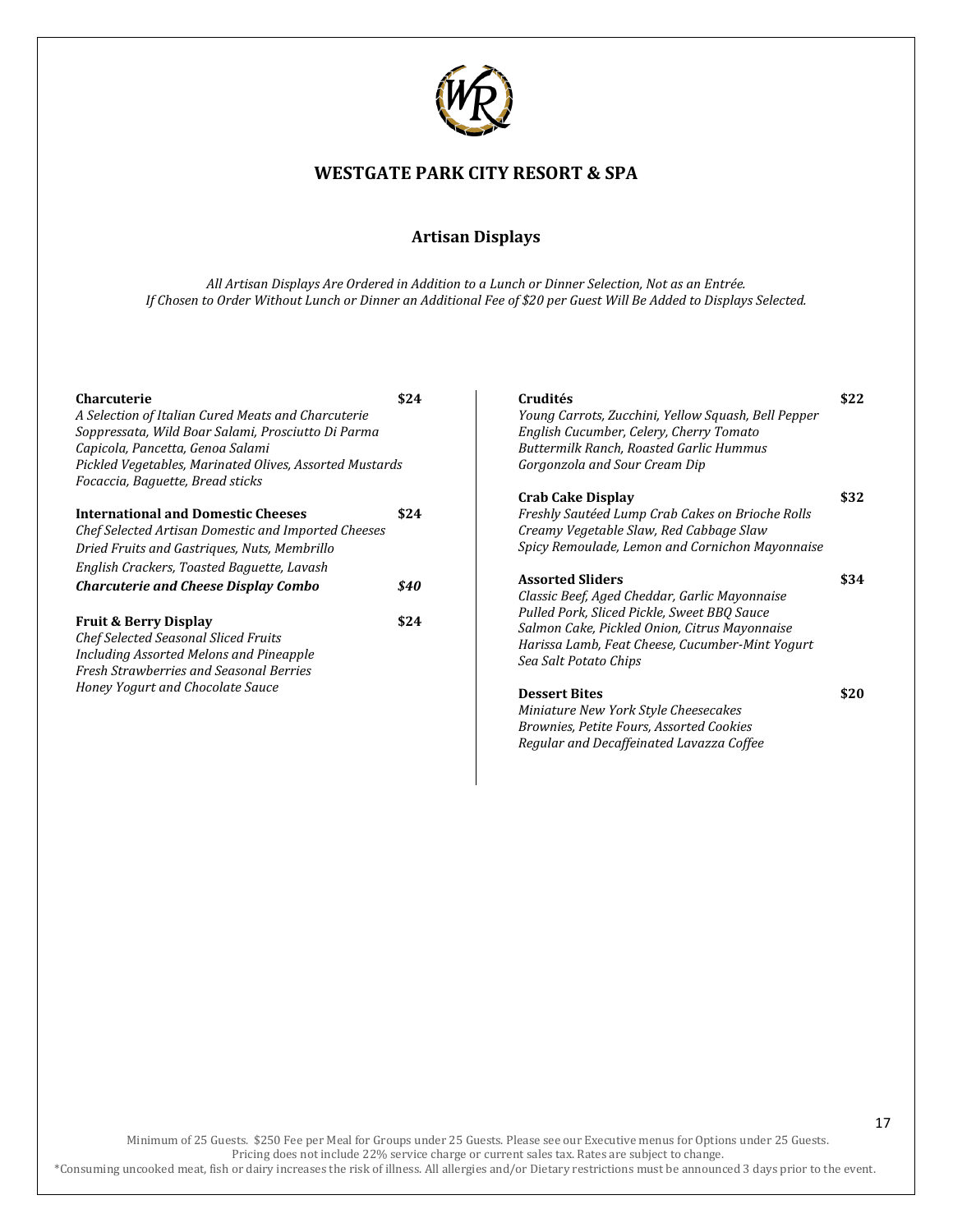

## **Dinner Buffets**

*Presented with Iced Tea OR Lemonade* 

## **Southern BBQ**

*Served with Sweet Hawaiian Rolls with Cream Butter*

| Protein                                                   |      | <b>Vegetables</b> ( <i>Choose One</i> )            |
|-----------------------------------------------------------|------|----------------------------------------------------|
| <b>One Selection</b>                                      | \$65 | Braised Collards with Caramelized Onions           |
| <b>Two Selections</b>                                     | \$75 | Southern Green Beans with Pork Belly               |
| Braised Pulled Pork with Carolina BBO Sauces              |      | Sweet Corn O'Brien                                 |
| Cherry Cola BBO Glazed Baby Back Ribs                     |      |                                                    |
| Seared Bone-In Pork Chop with Peach Chipotle Glaze        |      | <b>Salads</b> ( <i>Choose One</i> )                |
| Apple Cider Brined Chicken with Alabama White Sauce       |      | Tennessee Style Potato Salad                       |
| Low Country Shrimp and Andouille Boil with Corn and Yukon |      | Creamy Southern Coleslaw                           |
| Potatoes                                                  |      | Classic Macaroni Salad                             |
| Seared Flank Steak with Bourbon Onions & Wild Mushrooms   |      | Garden Salad with Buttermilk Ranch                 |
|                                                           |      | Beet and Fennel Salad with Citrus Vinaigrette      |
| <b>Side Dish</b> ( <i>Choose Two</i> )                    |      |                                                    |
| Yukon Gold Smashed Potatoes with Cheddar                  |      | <b>Desserts</b> ( <i>Choose One</i> )              |
| Baked Russet Potatoes with Sour Cream and Chives          |      | Apple or Peach Cobbler with Cinnamon Whipped Cream |
| Bacon and Brown Sugar Baked Beans                         |      | Pecan Pie with Caramel Drizzle                     |
|                                                           |      | Decadent Double Layer Chocolate Cake               |
|                                                           |      | Marble Banana Chocolate Cake                       |

## **Sapori D'Italia Buffet**

*Served with a selection of Garlic Bread sticks and Warm Focaccia*

| Entrée                                            |      |
|---------------------------------------------------|------|
| <b>One Selection</b>                              | \$65 |
| <b>Two Selections</b>                             | \$75 |
| Pan Seared Chicken Marsala with Cremini Mushrooms |      |
| Chicken Parmesan with Smoked Provolone            |      |
| <b>Eggplant Parmesan with Smoked Provolone</b>    |      |
| Ricotta Stuffed Manicotti in Rich Marinara        |      |
| Seared Jumbo Shrimp Scampi                        |      |
|                                                   |      |

**Side Dish** (*Choose Two)* Broccoli and Alfredo Baked Ziti Penne Primavera in Spicy Marinara Creamy Polenta with Blistered Tomatoes Bowtie Pasta in Basil Pesto with Shaved Parmesan **Salads** (*Choose One)* Antipasti: Cured Italian Meats & Marinated Olives Classic Caesar Traditional Caprese Salad with Balsamic Reduction Chopped Italian Salad

**Vegetables** (*Choose One)* Steamed Asparagus with Garlic Butter and Pepper Flake Roasted Broccolini with Parmesan and Pine Nuts "Calabria" Cauliflower with Olives and Capers Balsamic Glazed Young Carrots

**Desserts** (*Choose One)* Four Layer Lemon Raspberry Cheesecake Tiramisu with Espresso Sauce Chocolate Chip Cannoli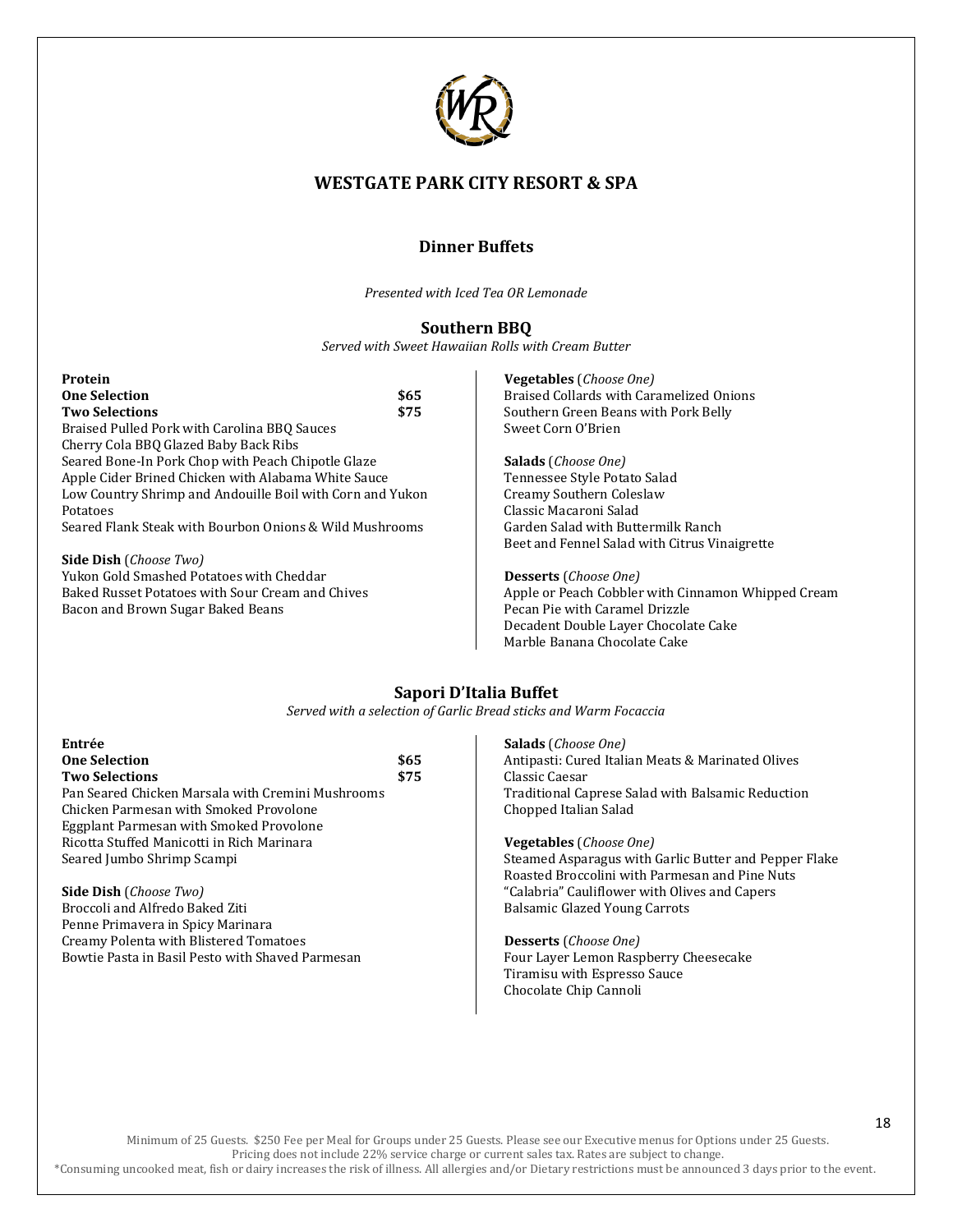

## **Buffets cont'd**

*Presented with Iced Tea OR Lemonade* 

#### **Your French Connection Buffet**

*Served with a selection Mini Croissants and Warm Baguettes with Sweet Cream Butter*

|                                                     | <b>Vegetables</b> ( <i>Choose One</i> )             |
|-----------------------------------------------------|-----------------------------------------------------|
| \$75                                                | Roasted Brussel Sprouts with Apple Smoked Lardons   |
| \$85                                                | Roasted Young Carrots with Thyme Butter             |
|                                                     | Haricot Verts Almandine                             |
|                                                     |                                                     |
|                                                     | <b>Salads</b> ( <i>Choose One</i> )                 |
| Seared Pork Chop with Portabella and Sherry Velouté | Nicoise Potato Salad with Scallion and Dill         |
|                                                     | Red Cabbage Salad in Vinaigrette à la Moutarde      |
|                                                     | Salade Verte with French Vinaigrette                |
|                                                     |                                                     |
|                                                     | <b>Dessert</b> ( <i>Choose One</i> )                |
|                                                     | Triple Berry Tart with French Vanilla Whipped Cream |
|                                                     |                                                     |

Triple Berry Tart with French Vanilla Whipped Cream Turtle Cheesecake Chocolate Torte with Dark Cherries

## **Saturday Night Out Buffet**

*Served with an Assorted Selection of Artisan Dinner Rolls and Sweet Cream Butter*

| Protein                                                    |      |
|------------------------------------------------------------|------|
| <b>One Selection</b>                                       | \$75 |
| <b>Two Selections</b>                                      | \$85 |
| Seared Duck Breast with Dark Cherry Demi                   |      |
| Strip Loin with Roasted Garlic and Shallot Jus             |      |
| Thyme Roasted Turkey with Cranberry Gravy                  |      |
| Rack of Lamb with Mint Chimichurri                         |      |
| Pan Seared Halibut with Blistered Tomatoes and Fresh Basil |      |

**Side Dish** (*Choose Two)* Root Vegetable Hash with Fresh Thyme Maple Brown Butter Whipped Sweet Potatoes Farro Risotto with Cremini Mushroom and Peas Wild Rice Pilaf

Warm French Lentils with Leeks and Parsnip

**Vegetables** (*Choose One)* Roasted Jumbo Asparagus with Bearnaise Brown Butter Broccolini with Toasted Almonds Brussel Sprouts with Bacon and Balsamic Young Carrots with Thyme Butter

**Salads** (*Choose One)* Quinoa Beet Salad Haricot Vert Salad Goddess Garden Salad Arugula and Fennel Salad

**Dessert** (*Choose One)* Vanilla Cheesecake with Raspberry Coulis Chocolate Torte with Dark Cherries Turtle Cheesecake Tiramisu with Espresso Sauce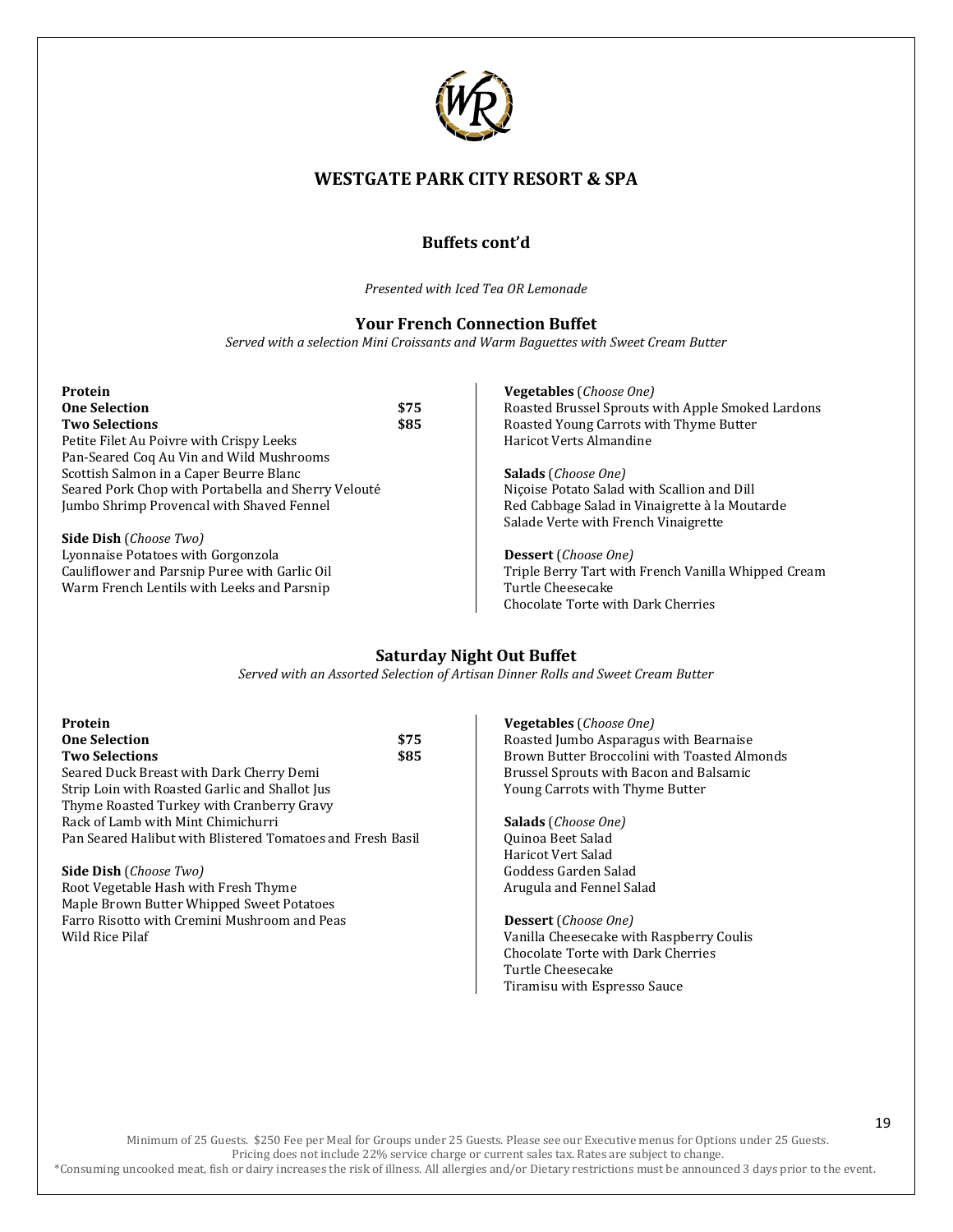

## **Carving and Action Stations**

*One Chef Attendant Required per Station. Chef fee is \$75 per Chef per 60-minute buffet, One Chef per 50 Guests. Carving Stations Are Ordered in Addition to Lunch or Dinner Selections, Not as an Entrée.* 

| Brown Sugar and Pale Ale Braised Brisket<br>South Carolina BBO Sauce<br>St. Louis Style BBQ Sauce                                       | \$35 | Dijon and Rosemary Roasted Rack of Lamb<br>Red Wine and Blackberry Jus<br><b>Shallot and Dijon Honey Mustard</b>             | \$45 |
|-----------------------------------------------------------------------------------------------------------------------------------------|------|------------------------------------------------------------------------------------------------------------------------------|------|
| Classic Creamy Coleslaw<br><b>Sweet Hawaiian Rolls</b>                                                                                  |      | Greek Yogurt and Mint Sauce                                                                                                  |      |
| <b>Honey and Brown Sugar Glazed Ham</b><br>Mandarin Orange Hollandaise<br>Pineapple and Jalapeno Salsa<br><b>Warm Southern Biscuits</b> | \$35 | <b>Herb Encrusted Prime Rib Roast</b><br>Roasted Garlic Jus<br>Tarragon and Horseradish Cream<br><b>Brioche Slider Rolls</b> | \$45 |
| <b>Citrus Brined Airline Turkey Breast</b><br>Sage and Orange Gravy<br>Cranberry and Ginger Chutney<br><b>Brioche Slider Rolls</b>      | \$35 | <b>Roasted Tenderloin of Beef</b><br>Brandy Demi<br>Gorgonzola Sour Cream<br><b>Sweet Hawaiian Ralls</b>                     | \$45 |
| Honey-Bourbon Glazed Scottish Salmon<br>Wholegrain Dijonnaise<br><b>Spicy Remoulade</b><br>Red Cabbage Slaw<br><b>Toasted Baguette</b>  | \$45 |                                                                                                                              |      |

**Sundae Station \$25** *Vanilla, Chocolate, and Strawberry Ice Cream.*

#### *Served with*

*Chocolate and Raspberry Syrup, Warm Caramel Sauce, Hot Fudge Crushed Peanuts, Gummy Bears, Rainbow Sprinkles, Cookie Dough Bites Oreo Pieces, M&M's, Reese's Pieces, Whipped Cream, and Maraschino Cherries*

Minimum of 25 Guests. \$250 Fee per Meal for Groups under 25 Guests. Please see our Executive menus for Options under 25 Guests. Pricing does not include 22% service charge or current sales tax. Rates are subject to change.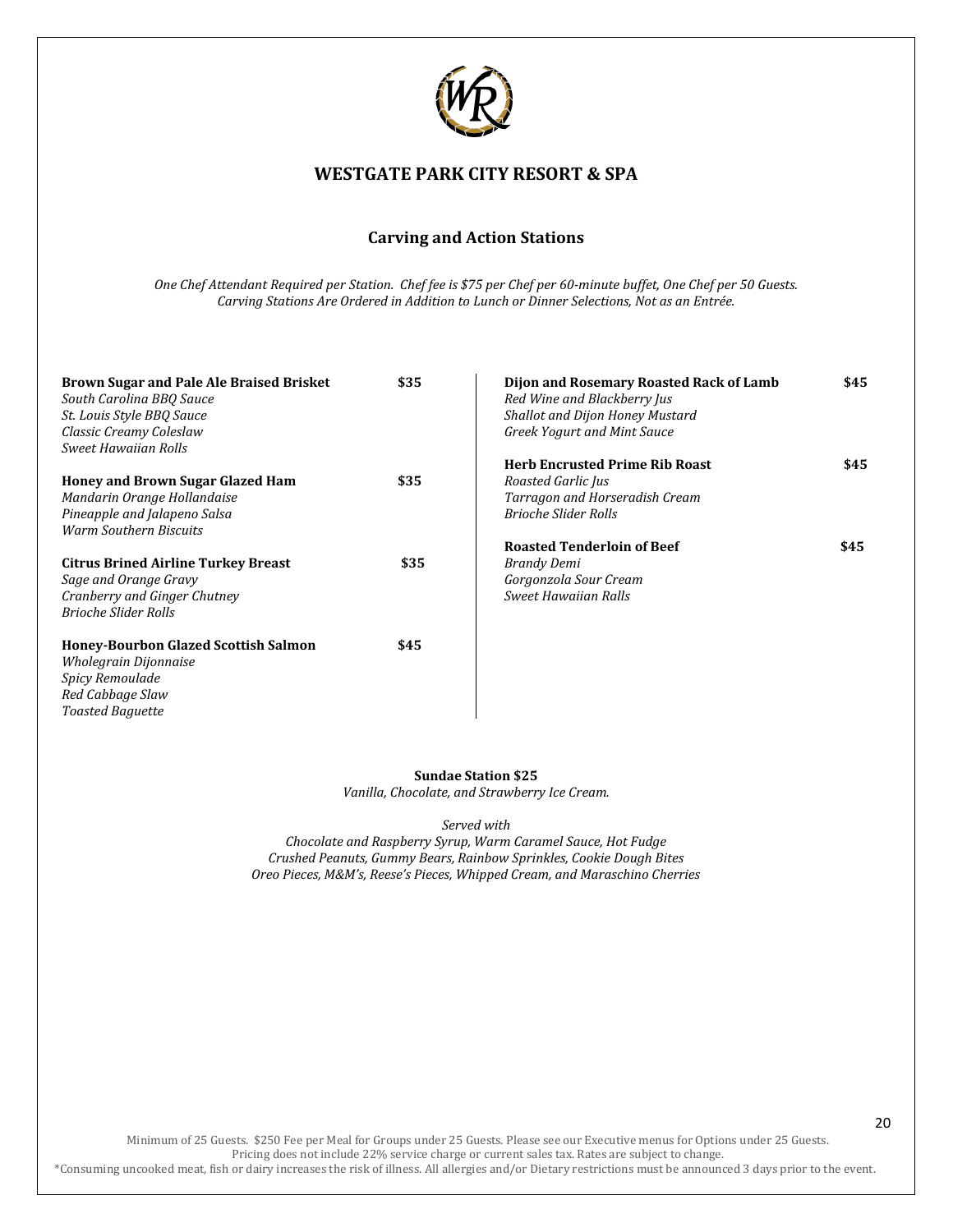

## **Plated Dinners**

*Served with Water and Lemonade. Dinner Rolls and Sweet Cream Butter*

**Starters**

*Select One with Listed Entree Price. Additional Selections Added for \$8 per Guest*

Garden Salad with Buttermilk Ranch Beet and Fennel Salad with Citrus Vinaigrette Classic Caesar Salad Arugula and Pink Radish Salad with Goat Cheese and Citrus Vinaigrette Apple, Pecan, and Gorgonzola Salad with Balsamic Vinaigrette New England Clam Chowder with Crispy Leeks Sweet Tomato Bisque with Pesto Chicken Andouille Gumbo with Chive Oil Jumbo Tiger Shrimp with Tabasco Cocktail Sauce and Lemon

| <b>Entrees</b>                                                           |  |
|--------------------------------------------------------------------------|--|
| If Two Options Are Selected, Entrees Will Be Charged at the Higher Price |  |

| Roasted Chicken Breast, Root Vegetable<br>Hash, Cremini Mushroom, Haricot Verts<br>Brandy Demi | \$75 | Wild Pacific Halibut, French Lentils, Thyme<br>Carrots with Dill Bechamel           | \$85 |
|------------------------------------------------------------------------------------------------|------|-------------------------------------------------------------------------------------|------|
|                                                                                                |      | Seared Duck Breast, Farro-Walnut Risotto                                            | \$85 |
| Pork Loin Medallions, Maple Whipped<br>Sweet Potatoes, Roasted Brussel Sprouts                 | \$75 | Herbed Cauliflower and Dark Cherry Jus                                              |      |
| with Apple-Rosemary Compote                                                                    |      | Three-Bone Lamb, Parsnip Puree, Roasted<br>Brussels Sprouts with Red Wine Reduction | \$90 |
| Sautéed Scottish Salmon, Wild Rice Pilaf                                                       | \$80 |                                                                                     |      |
| Steamed Asparagus and Citrus Beurre Blanc                                                      |      | Seared Sea Scallops, Creamy Sweet Corn<br>and Edamame Succotash, Basil Pesto        | \$90 |
| Seared Filet Mignon, Garlic Mashed Potatoes                                                    | \$85 |                                                                                     |      |
| Roasted Broccolini with Wild Mushroom Demi                                                     |      | Spinach Stuffed Portabella with Wild<br>Mushroom and Sweet Pea Risotto              | \$70 |
|                                                                                                |      |                                                                                     |      |

#### **Duet Entrees**

| Two-Bone Lamb and Pacific Halibut, Wild Rice Pilaf, Haricot Verts and Mint Chimichurri                      | \$105 |
|-------------------------------------------------------------------------------------------------------------|-------|
| Petite Filet Mignon and Scottish Salmon, Garlic Whipped Potatoes, Broccolini and Bearnaise                  | \$95  |
| Petite Filet Mignon and Sea Scallops, Maple Whipped Sweet Potatoes, Sautéed Spinach with Apple Brown Butter | \$105 |

#### **Desserts**

Chocolate Torte with Dark Cherries Triple-Berry Tart with Vanilla Whipped Cream Decadent Double Layer Chocolate Cake Turtle Cheesecake Tiramisu with Chocolate Espresso Sauce

Minimum of 25 Guests. \$250 Fee per Meal for Groups under 25 Guests. Please see our Executive menus for Options under 25 Guests. Pricing does not include 22% service charge or current sales tax. Rates are subject to change.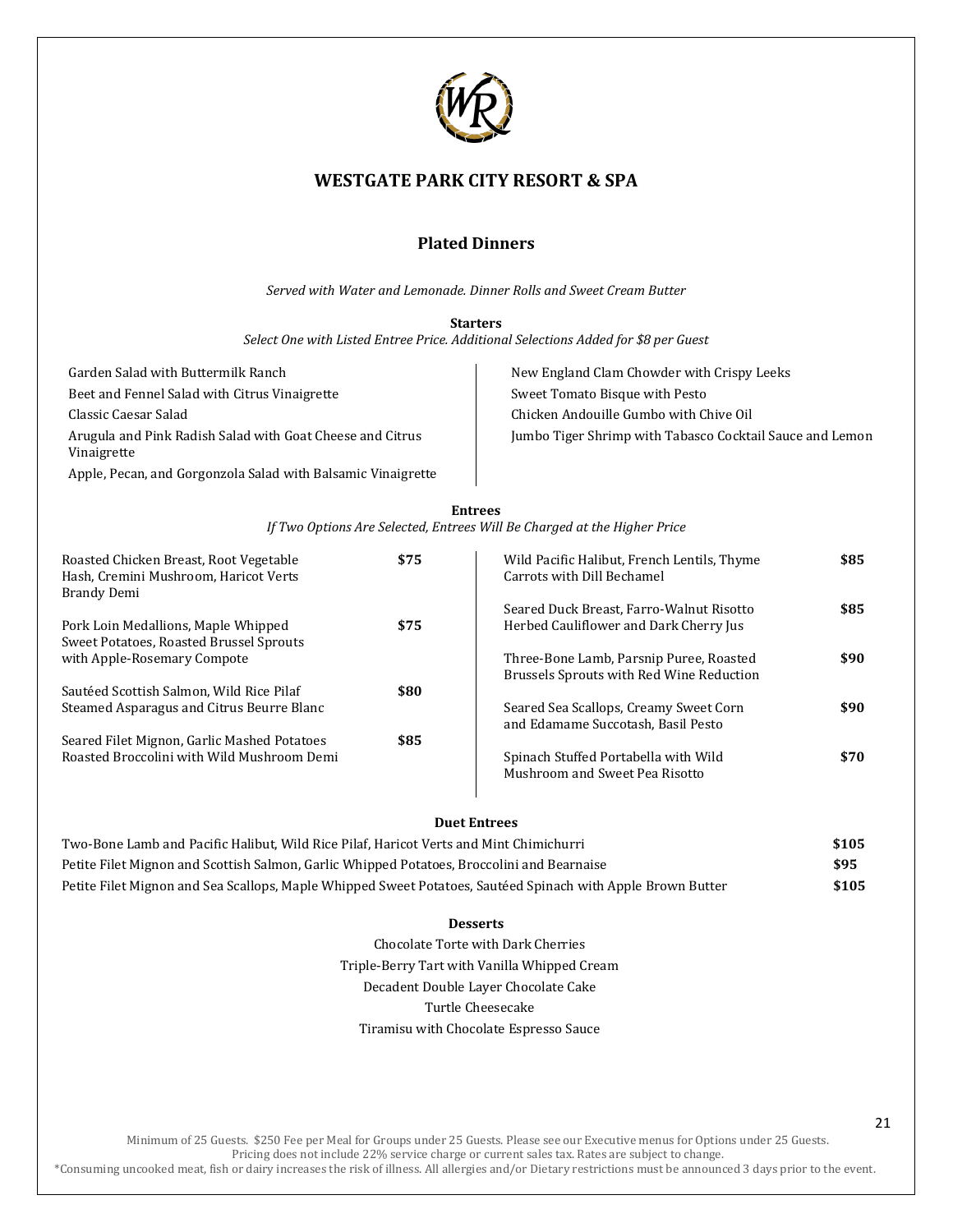

#### **The Westgate Signature \$210**

*by Edge Steakhouse*

#### **Passed Hors D'oeuvre**

*Mini Beef Wellington with Mushroom Duxelle & Sherry Demi-Glace Smoked Atlantic Salmon, Avocado Mousse, Crème Fraiche on Rye Bread Freshly Baked Popovers, Whipped Butter, Sea Salt*

#### **First Course**

*Butter Leaf Lettuce, Endive, Grilled Asparagus, Avocado, Heirloom Tomato, Fingerling Potato Chips, Truffle Vinaigrette*

**Second Course**

*Shrimp Risotto, Zucchini, Sage*

#### **Third Course**

*Braised Supreme of Dover Sole Filled with Scallop Mousse, Champagne Sauce, Grilled Asparagus, Potato Gratin*

**Fourth Course**

*Roasted Free-Range Chicken, Cipollini Onions, Wild Mushrooms, Wilted Greens, Chicken Jus*

**Fifth Course**

*Petite Filet Medallions, Rosemary Demi, Parsnip Puree, Roasted Brussels Sprouts, Bacon Lardon, Sautéed Blackberries and blueberries, Toasted Hazelnuts, Sherry Vinaigrette*

> **Sixth Course** *Raspberry Mille-Feuille, Pistachio Crème Anglaise*

#### **Edge Alternative Vegetarian Options**

*Only one option per event, one additional selection can be accommodated for a \$15/guest surcharge. Vegetarian alternatives will be charged at the same menu price as the primary meal selection.* 

*Spinach and Ricotta Cannelloni with Pomodoro Sauce and Fontina Cheese Angel Hair Pasta with Cremini-Porcini Mushroom Sauce, Parmigiano-Reggiano and Garlic Bread Saffron Risotto with Peppers, Taggiasca Olives, Zucchini and Cherry Tomatoes in Puff Pastry with Tomato Sauce Grilled Polenta with Ratatouille and Sun-Dried Tomatoes in Olive Oil Eggplant Parmigianino with Fresh Mozzarella, Tomato Sauce and Basil Grilled Portobello Mushrooms with Spinach, Tomato, Mozzarella and Gnocchi*